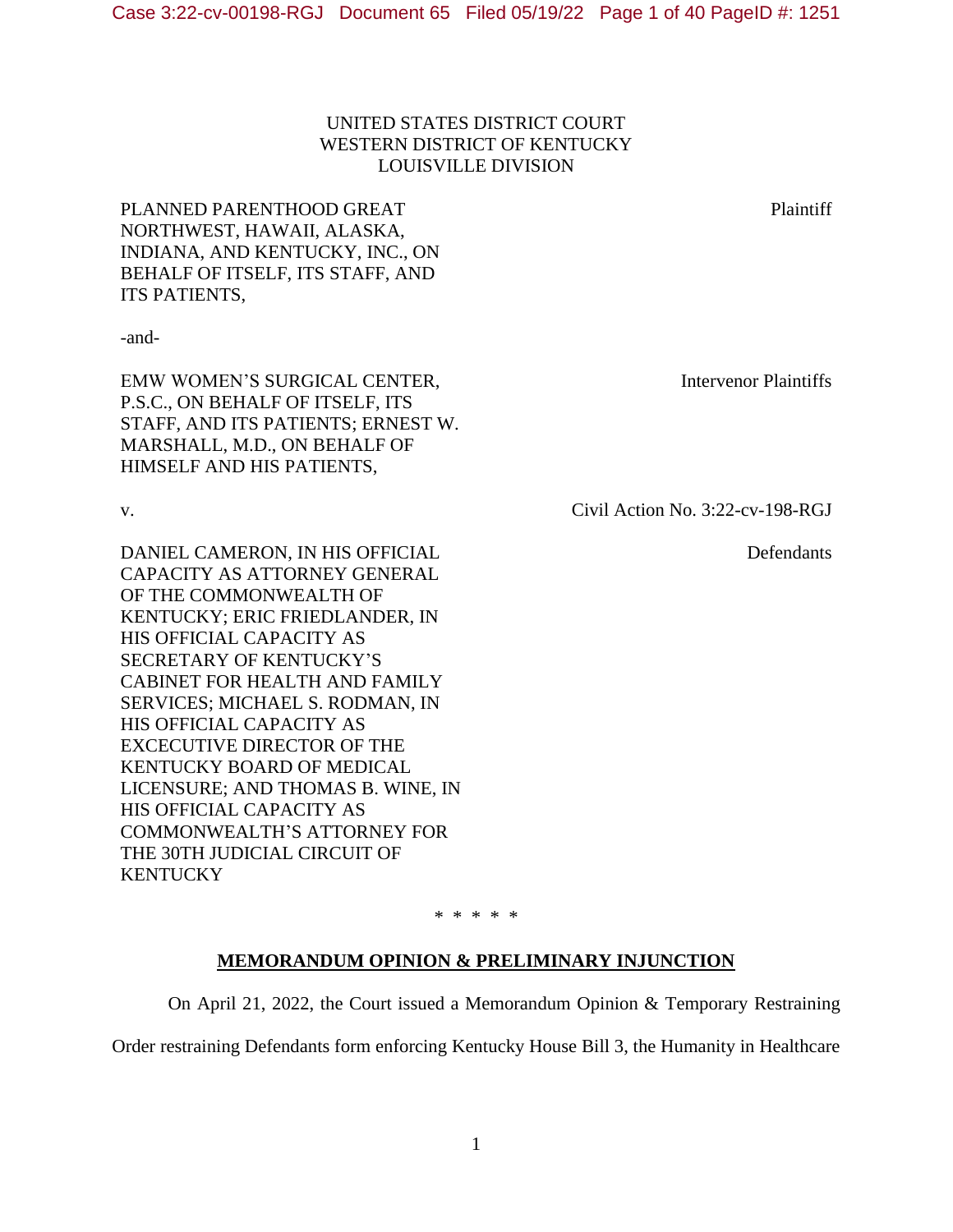Act of 2022 [DE 1-1 ("HB 3")].<sup>1</sup> [DE 27]. Plaintiff Planned Parenthood Great Northwest, Hawaii, Alaska, Indiana, and Kentucky, Inc., ("Planned Parenthood") moves for a preliminary injunction [DE 3] to block the enforcement of HB 3. Intervening Plaintiff EMW Women's Surgical Center and Dr. Ernest W. Marshall ("EMW" and together with Planned Parenthood, "Plaintiffs") also moves for a preliminary injunction. [DE 38]. Defendant Attorney General Daniel Cameron ("Attorney General Cameron") responded [DE 39; 41], and Plaintiffs replied [DE 42; 43]. <sup>2</sup>

The Court held a hearing on Plaintiffs' motions for preliminary injunctions on May 2, 2022. [DE 3; 38; FRCP 65(b)(3)]. Based on the issues raised and discussions at the hearing, the Court requested the parties to submit proposed findings of fact and conclusions of law. On May 4, for good cause shown and in order to consider the impending briefing, the Court extended and modified the Temporary Restraining Order. [DE 49].<sup>3</sup> At the Court's request, the Cabinet for Health and Family Services ("Cabinet") filed a status report stating the Cabinet's position on the forms and programs required under HB 3. [DE 53]. Plaintiffs filed their findings of fact and conclusions of law [DE 54] and three corresponding declarations [DE 55; 56; 57]. Attorney General Cameron responded [DE 63] with separate findings of fact and conclusions of law [DE 63-1] and Plaintiffs replied [DE 64].

For the reasons below, Plaintiffs' Motions for a Preliminary Injunction [DE 3; 38] are **GRANTED** IN PART to the extent that Defendants are restrained from enforcing specific

<sup>&</sup>lt;sup>1</sup> Pursuant to Federal Rule of Civil Procedure ("FRCP")  $65(b)(2)$ , a temporary restraining order can remain in effect for a time "not to exceed 14 days" unless extended for good cause for a like period.

<sup>&</sup>lt;sup>2</sup> Responses to the motions for preliminary injunction have not been filed by Defendants Eric Friedlander, in his official capacity as Secretary of Kentucky's Cabinet for Health and Family Services, Michael S. Rodman, in his official capacity as Executive Director of the Kentucky Board of Medical Licensure, and Thomas B. Wine, in his official capacity as Commonwealth's Attorney for the 30th Judicial Circuit of Kentucky. But these Defendants did appear, by counsel, at the May 2, 2022 hearing and were permitted to participate.

<sup>&</sup>lt;sup>3</sup> The Court modified its Temporary Restraining Order to reflect the parties' agreement regarding provisions of HB 3 for which compliance was possible. [DE 42-1].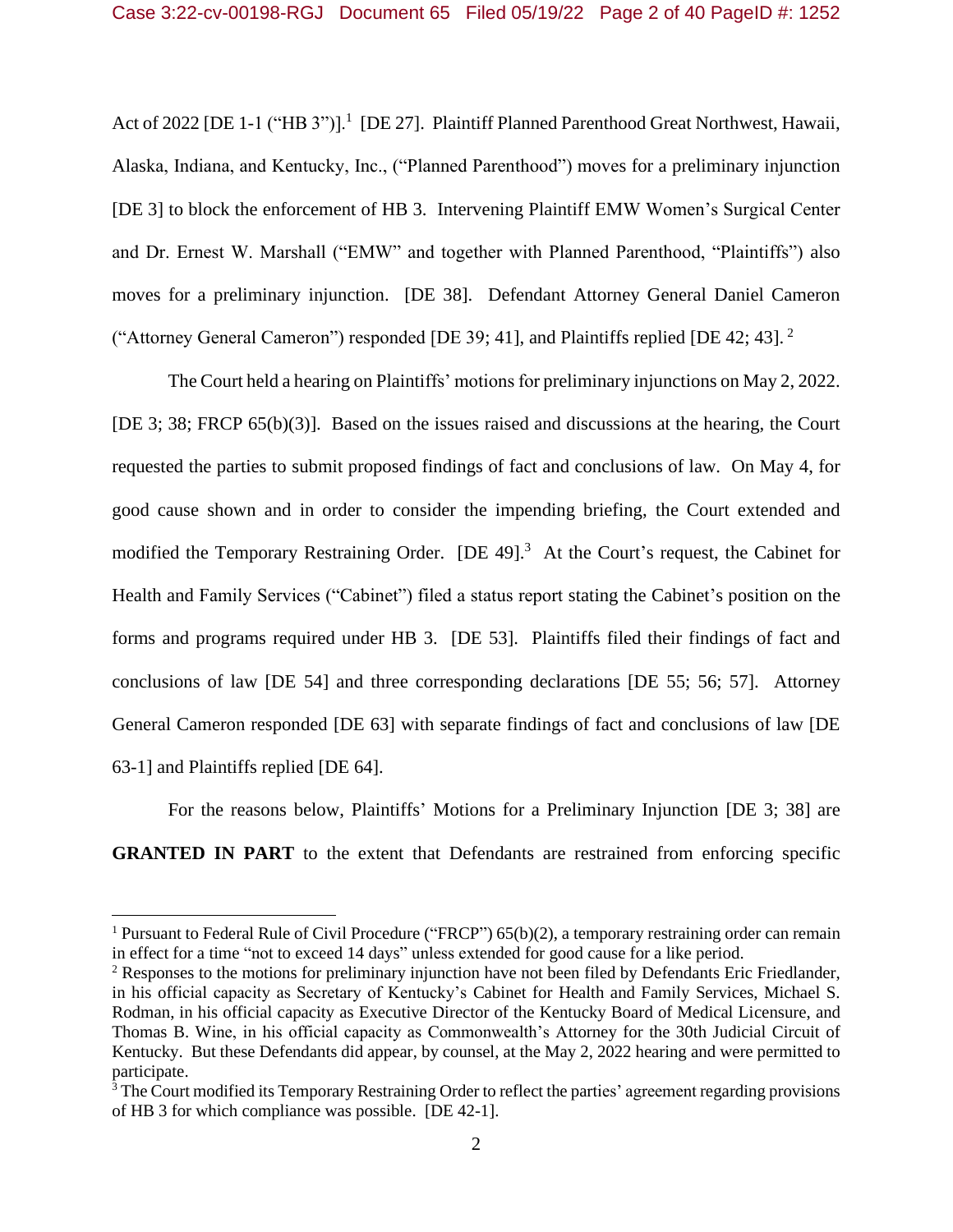provisions of HB 3 as set forth specifically below related to reporting and registration programs not yet created or promulgated by the Cabinet. EMW's Motion for a Preliminary Injunction [DE 38] is also **GRANTED IN PART** pending the Supreme Court's decision in *Dobbs*. This Order does not prevent the Cabinet from taking any steps it considers appropriate to comply with the Kentucky Legislature's mandates.

## **I. BACKGROUND**

Planned Parenthood filed its Complaint [DE 1], asserting claims that HB 3 violates: (1) procedural due process under the Fourteenth Amendment on its behalf, "[b]y taking effect immediately, without providing Plaintiff and other abortion providers time to comply, and by subjecting Plaintiff to HB 3's penalties when the Cabinet has not yet created the forms that Plaintiff is required to use, or promulgate the required regulations," (2) substantive due process under the Fourteenth Amendment on its behalf, "[b]y requiring plaintiff to comply . . . despite compliance being impossible - . . . prevent[ing] Plaintiff from providing abortions and operating its business . . . ," (3) substantive due process on its patients' behalf under the Fourteenth Amendment in violation of patient's rights to liberty and privacy by taking "effect immediately, and making compliance impossible by requiring Plaintiff to use agency forms and processes not yet available," and (4) substantive due process on its patients' behalf under the Fourteenth Amendment in violation of Plaintiff's patients' rights to informational privacy. [DE 1 at 21–23]. EMW filed a Complaint that reasserted Counts 1, 2, and 4 of Planned Parenthood's Complaint. [DE 33]. Along with these claims, EMW alleges that HB 3 violates substantive due process "[b]y banning abortion at 15 weeks in pregnancy, a pre-viability point in pregnancy[.]" [*Id.* at 414]. Plaintiffs argue that a temporary injunction is warranted because it is impossible to comply with multiple provisions of HB 3 and the 15-week ban violates due process. [DE 54].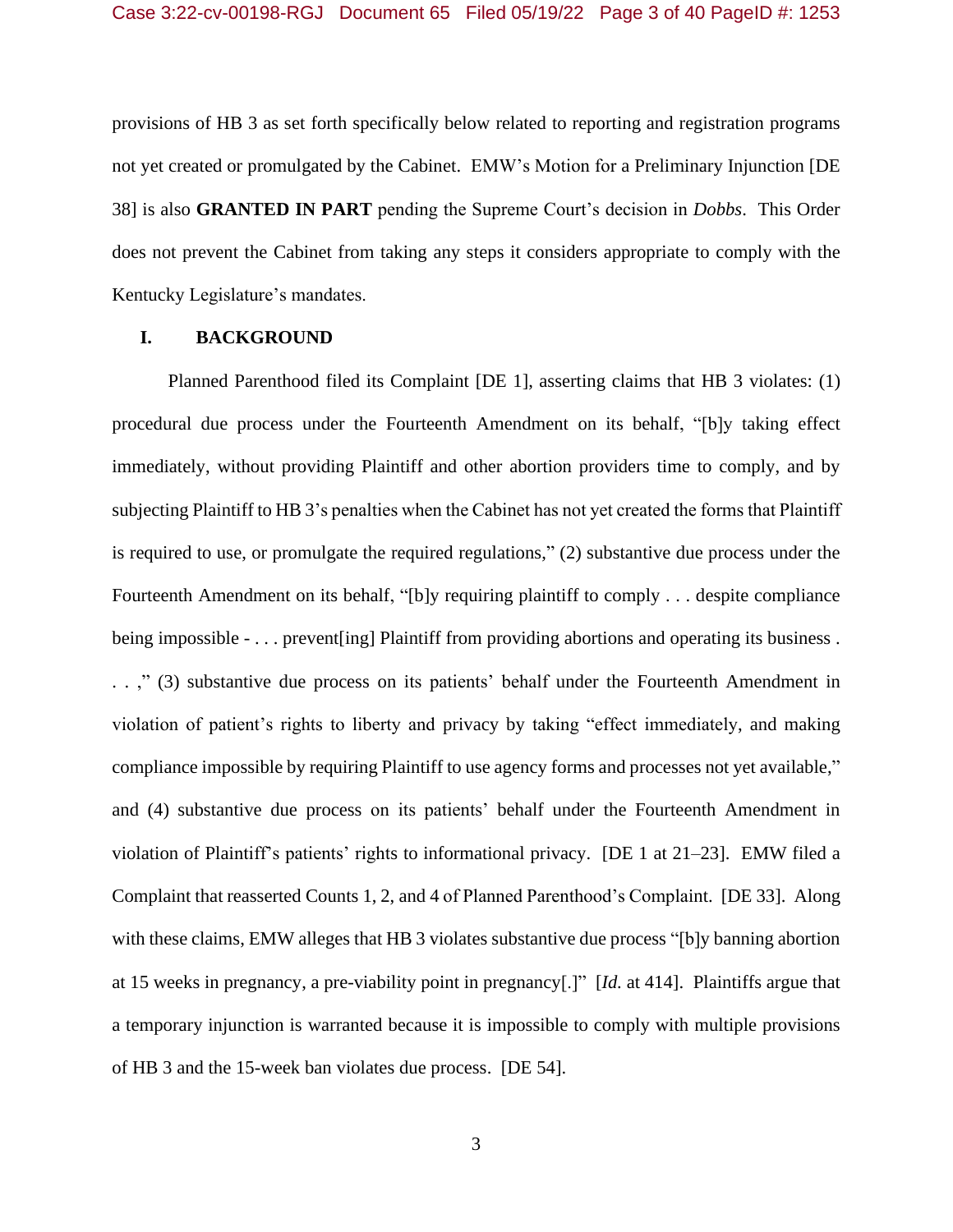Planned Parenthood operates the Louisville Health Center of Louisville, Kentucky. [*Id.* at 806]. It provides various medical services to its patients, including birth control, HIV services, pregnancy testing, STD testing, treatment, and vaccines. [*Id.*]. Along with these services, Planned Parenthood provides procedural and medication abortion services once a week on Fridays until 13 weeks and 6 days. [*Id.*; DE 1 at 7]. EMW provides medication abortions up to 10 weeks, and procedural abortion up to 21 weeks and six days. [DE 54 at 806]. EMW provides its services Tuesday through Saturday, and nearly every day they have one or more patients scheduled for an abortion at or after 15 weeks in pregnancy. [*Id.*]. Plaintiffs operate the only two remaining abortion clinics in Kentucky. [*Id.*].

On March 29, 2022, the Kentucky Legislature passed HB 3, and Governor Andy Beshear vetoed it on April 8. [*Id.* at 807]. On April 13, the Kentucky Legislature voted to override Governor Beshear's veto. [*Id.*]. HB 3 contains an emergency provision which states that it has immediate effect under the Kentucky Constitution. HB 3, § 39. HB 3 revises Kentucky's existing abortion regulations and creates new requirements, including a new regulatory regime for abortioninducing medication, new reporting, new informed consent requirements, new registration requirements, and new requirements for disposition of fetal remains. *Id.* HB 3 also bans abortions after 15 weeks. *Id.* §§ 27(2), 34. Violating HB 3 could result in a Class D felony, fines of up to \$1 million, and revocation of physician and facility licenses. *Id.* § 28(6).

HB 3 directs the Cabinet to promulgate requisite regulations and create forms and programs for parties to comply with the law within 60 days after the law's effective date. *Id.* § 13(1). Due to the emergency clause, HB 3 became effective on April 13, 2022. Therefore, the Cabinet's 60 day period to create a means for compliance ends on June 13, 2022. At the Court's request, the Cabinet filed a status report stating that "unfunded requirements [in HB 3] may not be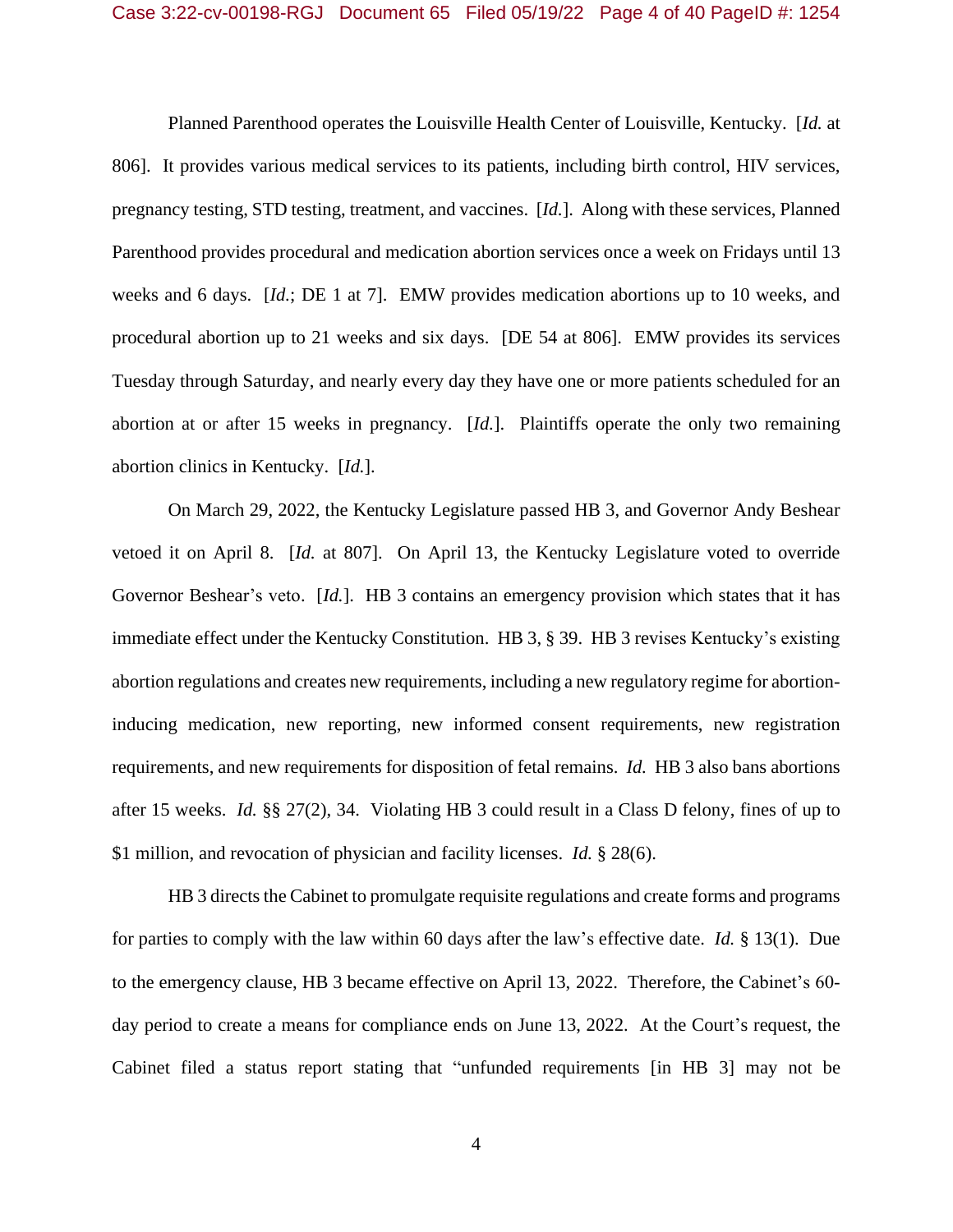implemented." [DE 53 at 795]. Specifically, the Cabinet notes that it may not be able to implement Sections 1, 4, 8, 9, 12, 13, 15, 16, 17, 18, 19, 21, 22, 26, 27, and 28. [*Id.* at 795–97].

#### **II. DISCUSSION**

Plaintiffs assert that until the Cabinet creates the requisite forms and promulgates all necessary rules and regulations, they cannot provide abortion services without violating HB 3 because it is impossible to comply with all HB 3's registration and reporting requirements. [DE 54]. Plaintiffs argue that by performing such services, they risk severe criminal and civil penalties associated with HB 3 which prevent them from providing legal abortion services. [*Id.*]*.* EMW also argues that a 15-week ban on abortions violates its patients' due process right to a pre-viability abortion. [*Id.* at 876]. The Court's Temporary Restraining Order ends on May 19, 2022. [DE 49]. Without an injunction preventing HB 3 from being enforced, Plaintiffs claim that they will be unable to provide services to their patients, resulting in irreparable harm. [DE 54 at 877–78].

Attorney General Cameron maintains that Plaintiffs are not required to submit forms created by the Cabinet until the Cabinet creates the forms. [DE 63 at 1150]. He claims that Plaintiffs have requested overly broad injunctive relief and failed to prove a likelihood of success on the merits [*Id.* at 1169]. Attorney General Cameron argues that EMW's motion for a preliminary injunction as to HB 3's 15-week ban should be denied because EMW has not demonstrated a likelihood of success on the merits. [*Id.* at 1166]. He also claims that Plaintiffs have forfeited any argument that was not explicitly raised in their original motions for preliminary injunction. [*Id.* at 1151, 1156].

### **A. Preliminary Injunction Standard**

A preliminary injunction "should be granted only if the movant carries his or her burden." *Overstreet v. Lexington–Fayette Urban Cnty. Gov't*, 305 F.3d 566, 573 (6th Cir. 2002). However,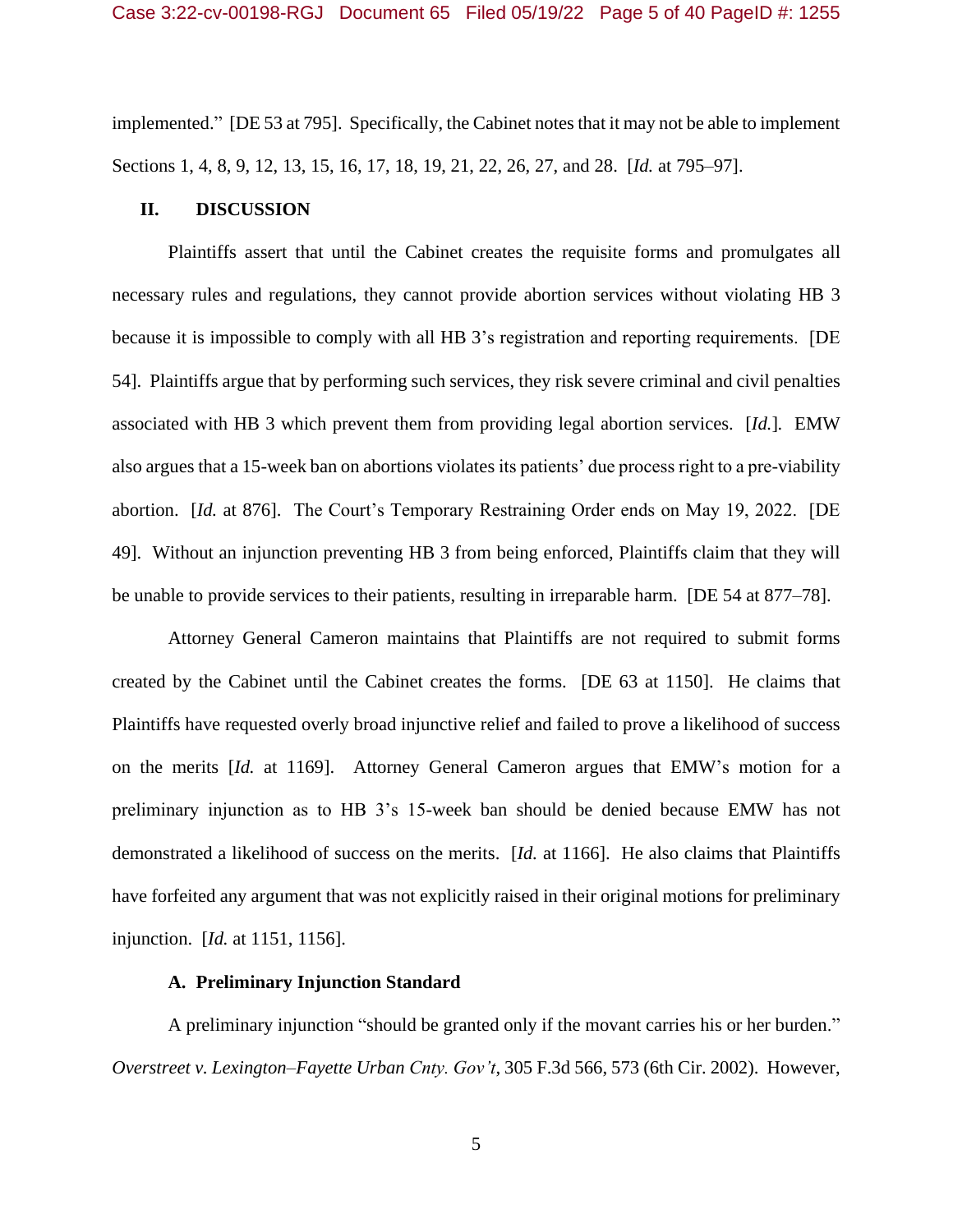the moving party "is not required to prove his case in full at a preliminary injunction hearing." *Univ. of Texas v. Camenisch,* 451 U.S. 390, 395 (1981). In the Sixth Circuit,

[f]our factors guide the decision to grant a preliminary injunction: "(1) whether the movant has a strong likelihood of success on the merits; (2) whether the movant would suffer irreparable injury absent the injunction; (3) whether the injunction would cause substantial harm to others; and (4) whether the public interest would be served by the issuance of an injunction."

*S. Glazer's Distribs. of Ohio, LLC v. Great Lakes Brewing Co.*, 860 F.3d 844, 849 (6th Cir. 2017) (quoting *Bays v. City of Fairborn*, 668 F.3d 814, 818-19 (6th Cir. 2012)). "[T]hese are factors to be balanced, not prerequisites to be met." *Id.* (citing *Certified Restoration Dry Cleaning Network, L.L.C. v. Tenke Corp.*, 511 F.3d 535, 542 (6th Cir. 2007)). "For example, 'a finding that the movant has not established a strong probability of success on the merits will not preclude a court from exercising its discretion to issue a preliminary injunction if the movant has, at minimum, shown serious questions going to the merits and irreparable harm which decidedly outweighs any potential harm to the defendant if the injunction is issued." *Six Clinics Holding Corp., II v. Cafcomp Sys., Inc.*, 119 F.3d 393, 399–400 (6th Cir. 1997) (internal quotations and brackets omitted).

The moving party need only show a likelihood of success on the merits of one claim where there are multiple claims at issue in a complaint. *Transtex Composite, Inc. v. Laydon Composite, Ltd*., No. CIV.A. 12-150-C, 2012 WL 5362191, at \*2 (W.D. Ky. Oct. 30, 2012); *Georgia v. Biden*, No. 1:21-CV-163, 2021 WL 5779939, at \*8 (S.D. Ga. Dec. 7, 2021) ("Plaintiffs need only show a substantial likelihood of success on the merits on one claim"); *Schiavo ex rel. Schindler v. Schiavo*, 357 F. Supp. 2d 1378, 1384 (M.D. Fla.), *aff'd*, 403 F.3d 1223 (11th Cir. 2005) ("Plaintiffs have asserted five constitutional and statutory claims. To obtain temporary injunctive relief, they must show a substantial likelihood of success on at least one claim"); *Eatery Corp. v. City of New York,*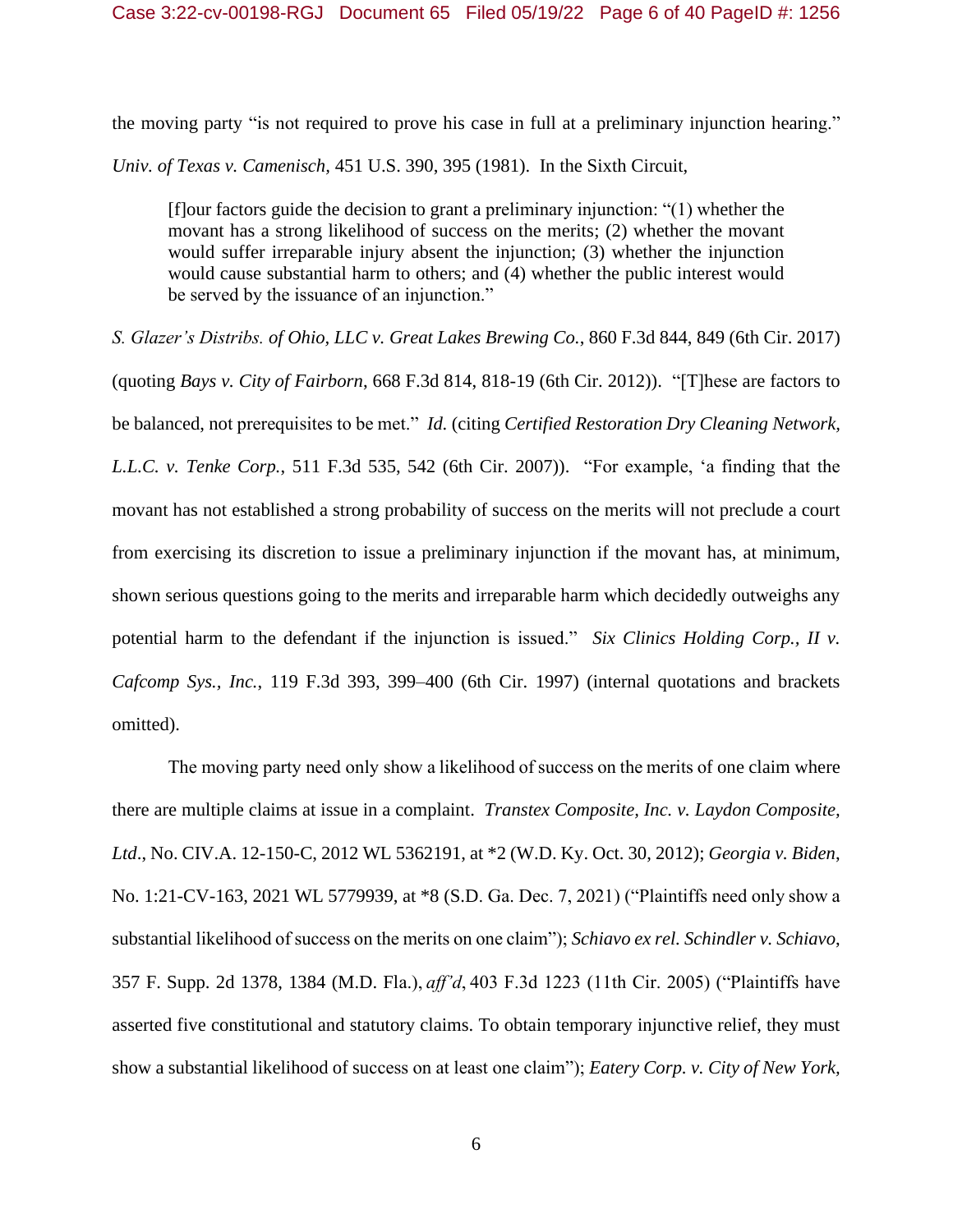408 F. Supp. 3d 424, 459 (S.D.N.Y. 2019) ("Plaintiff need not demonstrate a likelihood of success on the merits of every claim—rather, they need only 'show a likelihood of success on the merits of at least one of [their] claims.'"); *Arnold v. Barbers Hill Indep. Sch. Dist.,* 479 F. Supp. 3d 511, 519 (S.D. Tex. 2020) ("When the plaintiff has brought multiple causes of action, he need only present a prima facie case on one of them.").

# **B. Plaintiffs' Motions for a Preliminary Injunction Based on Their Ability to Comply with Provisions of HB 3 [DE 3; 38]**

## *i. Plaintiff's Alleged Waiver of Arguments*

Attorney General Cameron asserts that Plaintiffs have waived arguments not explicitly raised in their original motions for preliminary injunction throughout his briefing. [DE 63 at 1150– 51, 1152, 1156, 1159, 1162, 1163; DE 63-1 at 1178, 1182, 1185, 1188]. This assertion is levied against multiple arguments from Plaintiffs related to compliance with sections 1, 4, 9, 17, and 20. For this proposition, Attorney General Cameron cites *E. Brooks, Inc. v. Shelby Cnty.*, 588 F.3d 360, 371 (6th Cir. 2009) and *Kuhn v. Washtenaw Cnty.*, 709 F.3d 612, 624 (6th Cir. 2013). [DE 63 at 1151, 1156]. Yet these cases are distinguishable. In *E. Brooks*, the waived claim appeared in the complaint but not in the party's memorandum of law in support of a preliminary injunction and the claim was not addressed by the district court. *See E. Brooks, Inc.*, 588 F.3d at 371. In *Kuhn*, the waived claim was not asserted in the opening brief for summary judgment but asserted in the reply. *See Kuhn*, 709 F.3d at 624. The Court finds Attorney General Cameron's waiver arguments unpersuasive.

Plaintiffs' original motions for preliminary injunction requested that HB 3 be enjoined in its entirety. Attorney General Cameron opened the door to these specific arguments when he asserted that the Court should narrow the scope of its injunction and cited to various examples of individual subsections as capable of compliance. [DE 21 at 204]. The Court heard arguments on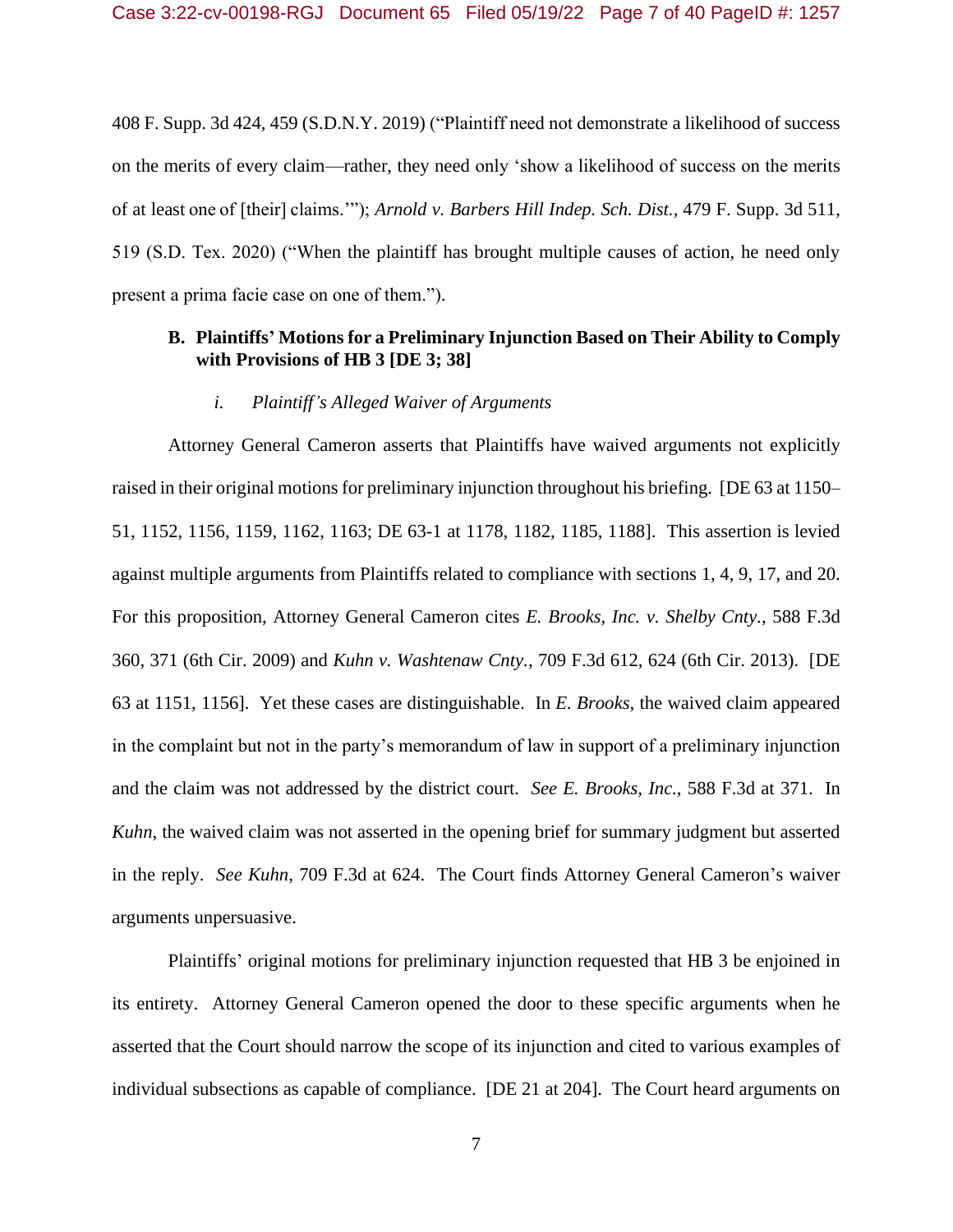these specific examples and on the individual sections and subsections of HB 3 that Plaintiffs' assert are incapable of compliance during the hearing. The Court then asked for additional briefing in the form of findings of facts and conclusions of law based on the arguments and discussions as to these individual sections and subsections of HB 3. These arguments were necessary as the Court considered whether narrowing the scope of its injunction to specific sections of HB 3 was appropriate. The arguments contested by Attorney General Cameron were included in Plaintiffs' briefing and Defendants were given an opportunity to fully respond both at the hearing and in writing. [DE 54]. As a result, these arguments are not waived but go directly to the breadth of the preliminary injunction.

# *ii. Statutory Interpretation Regarding the Creation of Forms and Reporting Requirements*

In Kentucky, "[t]he cardinal rule of statutory construction is that the intention of the legislature should be ascertained and given effect." *Wade v. Poma Glass & Specialty Windows, Inc.*, 394 S.W.3d 886, 888 (Ky. 2012). "To determine legislative intent, [the court] look[s] first to the language of the statute, giving the words their plain and ordinary meaning," *id.*, because "we assume that the '[legislature] meant exactly what it said, and said exactly what it meant.'" *Univ. of Louisville v. Rothstein*, 532 S.W.3d 644, 648 (Ky. 2017) (quoting *Revenue Cabinet v. O'Daniel*, 153 S.W.3d 815, 819 (Ky. 2005)). The words of the text must be interpreted in their context, meaning a court must scrutinize not just the words of the statute at issue, but also other statutes that are relevant. *Jefferson Cnty. Bd. of Educ. v. Fell*, 391 S.W.3d 713, 721 (Ky. 2012). And unless that context mandates otherwise, words are presumed to be understood in their ordinary meanings. *Owen v. Univ. of Ky.*, 486 S.W.3d 266, 270 (Ky. 2016).

Attorney General Cameron first argues that there is no need to comply with forms and programs not yet created and thus, no injunction is necessary. [DE 63 at 1150]. This argument,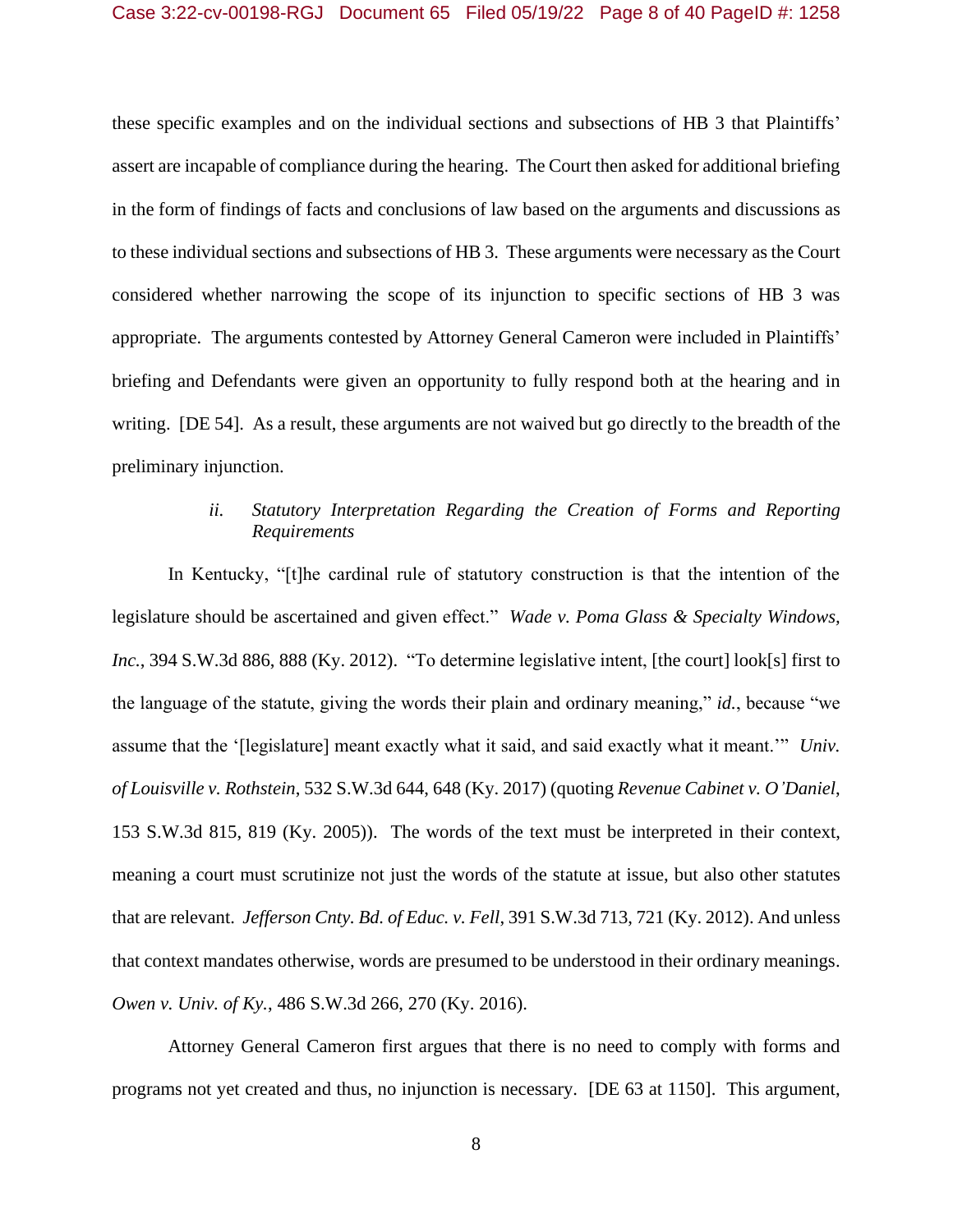however, is contrary to statutory construction which assumes that when the Kentucky Legislature creates a requirement in the statute that it "meant exactly what it said, and said exactly what it meant.'" *Rothstein*, 532 S.W.3d at 648 (quoting *O'Daniel*, 153 S.W.3d at 819). This Court must read the plain language of HB 3 as requiring what it states regardless of whether there are forms and regulatory guidance available.

Attorney General Cameron concedes that HB 3 requires forms for sections 1(10), 8(1)–(4), 9(1) and (3), 21(4), 26(1), and 27(4) because all these sections explicitly require a form created by the Cabinet. [DE 63 at 1150]. However, Section 13 requires the Cabinet to create and distribute forms for sections 1, 4, 8, 9, 25, 26, 27, and 29. HB 3 § 13(1). Not all the sections listed in Section 13 explicitly require a form, instead requiring reports be submitted to the Cabinet for the purpose of data collection. For example, Section 4 does not require a form but lists extensive reporting requirements for each abortion procedure performed by Plaintiffs.

Attorney General Cameron asserts that, at most, only the sections explicitly requiring a form are incapable of compliance. Further Attorney General Cameron suggests that Plaintiffs can fully comply with many of the reporting requirements "by simply reporting the required information in a manner it finds expedient." [DE 21 at 202 (discussing the ability to comply with Section 4 of HB 3)]. Yet Attorney General Cameron's approach is impermissible because it would strip meaning from Section 13 of HB 3. His interpretation violates the canon against surplusage reflecting "the idea that 'every word and every provision is to be given effect [and that n]one should needlessly be given an interpretation that causes it to duplicate another provision or to have no consequence.'" *Nielsen v. Preap*, 139 S. Ct. 954, 969 (2019) (alteration in original) (quoting A. Scalia & B. Garner, Reading Law: The Interpretation of Legal Texts 174 (2012)); *Donovan v. FirstCredit, Inc.*, 983 F.3d 246, 257–58 (6th Cir. 2020). "Under accepted canons of statutory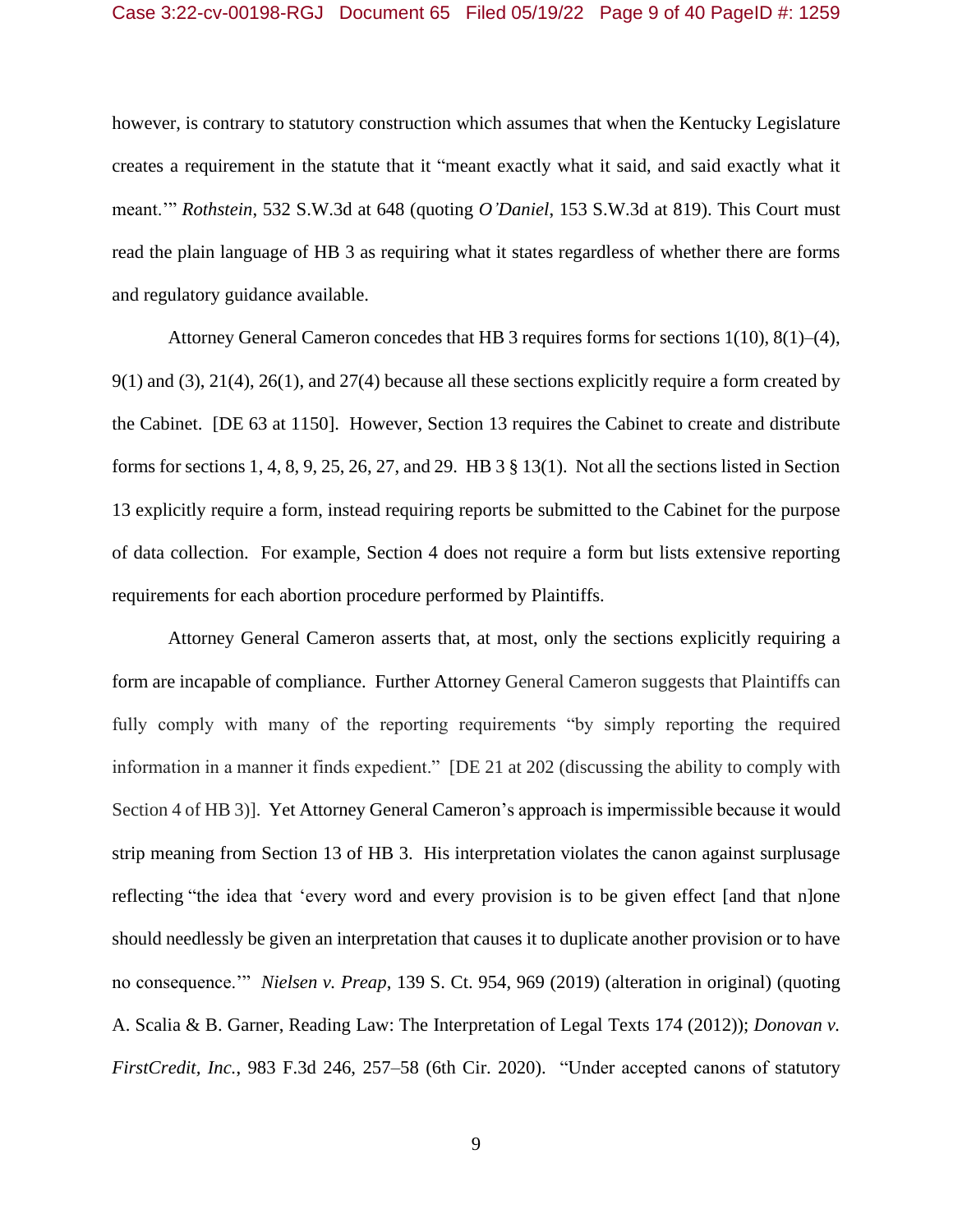interpretation, we must interpret statutes as a whole, giving effect to each word and making every effort not to interpret a provision in a manner that renders other provisions of the same statute inconsistent, meaningless or superfluous." *Menuskin v. Williams*, 145 F.3d 755, 768 (6th Cir. 1998) (quoting *Lake Cumberland Trust, Inc. v. U.S. E.P.A.*, 954 F.2d 1218, 1222 (6th Cir. 1992)). Section 13 was necessitates the Cabinet to create forms for compliance where HB 3 includes reporting requirements. Under Attorney General Cameron's interpretation, Section 13 would become mostly inoperative. Because the Court must interpret the language of Section 13 to have meaning, the Court will not subscribe to Attorney General Cameron's narrow reading.

### *iii. Summary of Applicable HB 3 Provisions*

#### a. Sections 1, 2(27), and 3(39)

Section 1 of HB 3 regulates the informed consent requirements and judicial bypass options for minors to obtain abortions. The physician must secure the informed written consent of the minor and one legal guardian with joint or physical custody and certify that the consenting parent or legal guardian of the minor has made a reasonable attempt to notify any other parent with joint or physical custody at least 48 hours prior to providing the informed written consent. HB 3 §  $1(2)(a)$ . The certification by the consenting parent or legal guardian must be in a signed, dated, and notarized document that has been initialed on each page with specific language. *Id.* § 1(2)(b). If a medical emergency exists that would require an immediate abortion, the physician must document the medical necessity and inform the minor's legal guardian in writing. *Id.* § 1(9). The Cabinet must create a form for physicians to record abortions performed without informed consent. *Id.* § 1(10). Failure to receive consent required by Section 1 may open physicians to civil liability. *Id.* § 1(11). Section 13 of HB 3 directs the Cabinet to create forms required by Section 1. *Id.* § 13(1). State agencies may suspend or revoke facility licenses, *id.* § 2(27), and providers may be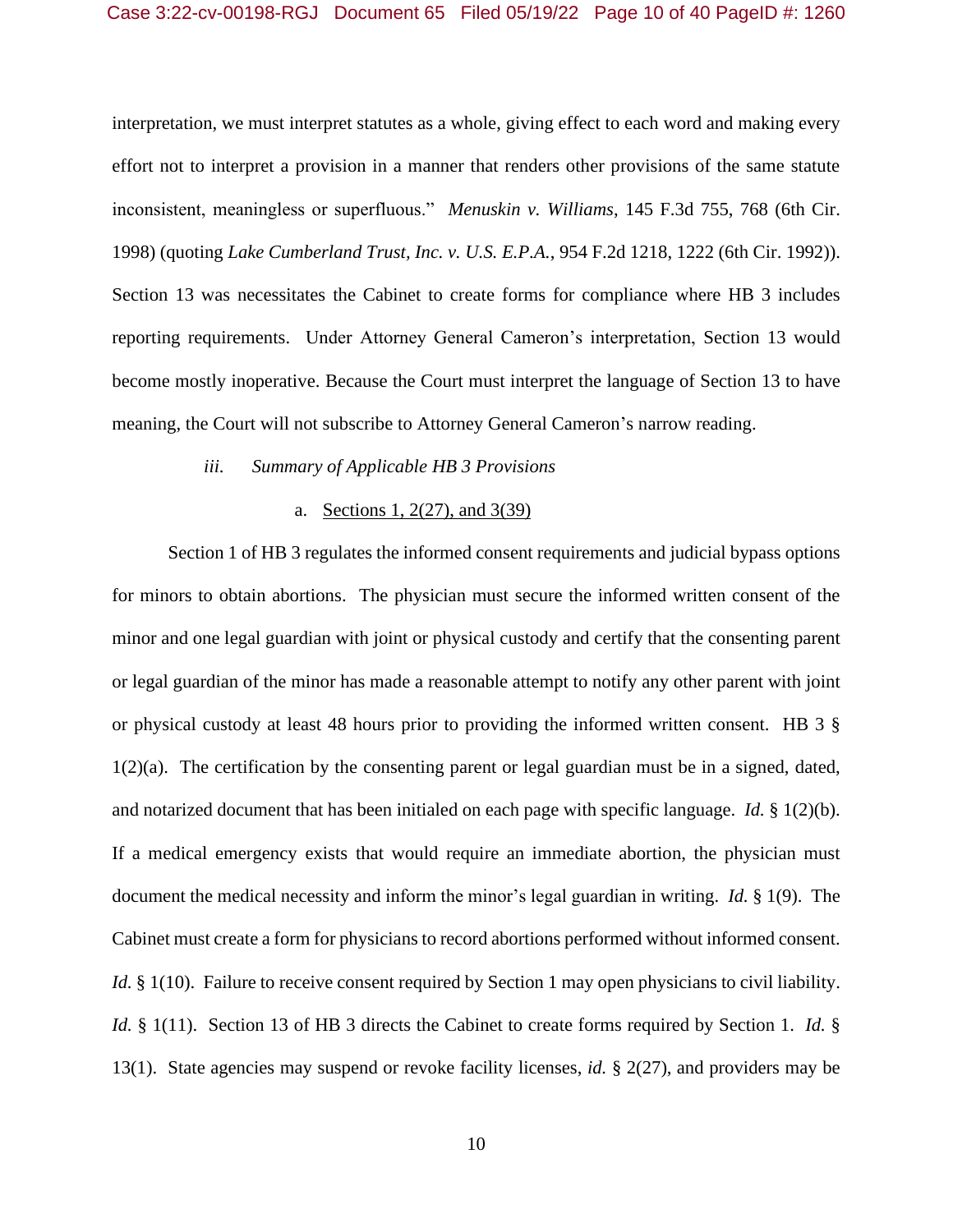subject to a Class D felony for failure to comply with Section 1, *id.* § 3(12).

Sections 2(27) and 3(12) create severe penalties for failing to comply with Section 1, including felony prosecution. Plaintiffs are reasonably concerned about these penalties given the difficulty of complying with Section 1. For example, Plaintiffs must get a copy of the minor's government-issued identification to satisfy the written consent requirement. *Id.* § 1(2)(a)(2)(a). However, HB 3 does not define "government-issued identification." Plaintiffs claim the Cabinet would typically provide the necessary guidance through forms or regulations. [DE 64 at 1219]. The Court, and presumably Plaintiffs, cannot determine whether a birth certificate, social security card, passport, or child identification card would be acceptable as a form of identification. Under the plain language of HB 3, a physician could be subject to a class D felony simply for accepting one form of identification not deemed to comply instead of another. HB 3 § 3(12). Similarly, Plaintiffs must make a "reasonable attempt" to notify any other parent before performing an abortion on a minor. *Id.*  $\frac{8}{3}$  1(2)(a). The Kentucky Legislature does not specify what type of a search must be made for other parents or what Plaintiffs must do to comply with the notification requirement. Without guidance from the Cabinet, Plaintiffs cannot be sure they are adequately complying with Section 1. As such, forms or regulatory guidance are needed to assure compliance.

Plaintiffs have acknowledged that they already collect some of the informed consent information in Section 1. [DE 51 at 678, Hrg. Tr. 25:5–12]. They have further indicated that compliance with Section 1's new requirements will be possible once the Cabinet creates the necessary forms and provides additional guidance. [DE 54 at 814]. Yet, the Court finds that forms and additional guidance are also necessary for compliance with Sections  $1(2)$  and  $(9)$ – $(11)$ .

Attorney General Cameron claims that Sections 2(27) and 3(12) should only be enjoined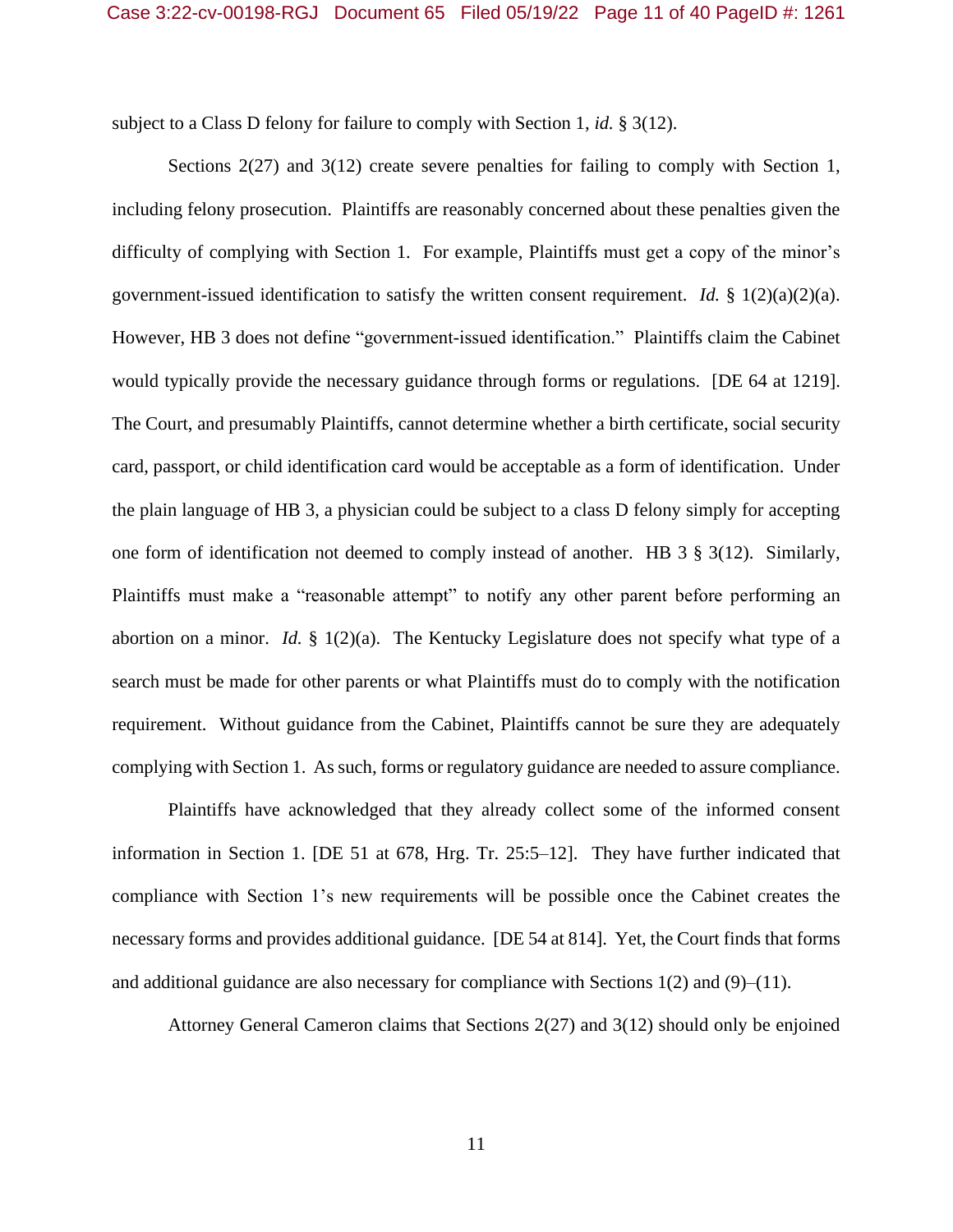to the extent the Court enjoins the underlying law.<sup>4</sup> [DE 63 at 1154]. Because of Section 13(1)'s directive that the Cabinet create forms for compliance with Section 1, and because the Court finds these forms are necessary, compliance with Sections  $1(2)$  and  $(9)$ – $(11)$  is currently impossible.

#### b. Sections  $4(2)$ – $(5)$

Section 4 requires that each abortion must be reported to the Vital Statistics Branch within three days after the end of the month in which the abortion occurred. HB  $3 \times 4(1)$ . Section 4 also requires reporting of new information that was not previously recorded on the Cabinet's Report of Abortion form. [DE 54 at 815–17]. Common identifiers such as the patient's name and social security number may not be included in the report. HB  $3 \frac{8}{9}$  4(3). This section also applies to medication abortions. *Id.* § 4(5). The Cabinet is required to create forms for compliance with Section 4. *Id.* § 13(1). Although HB 3 attempts to limit patient identifiers, Plaintiffs may not be able to simultaneously comply with The Health Insurance Portability and Accountability Act ("HIPPA") without guidance from the Cabinet. HIPPA prevents Plaintiffs from disclosing protected health information. *See* 45 C.F.R. § 164.105. Hundreds of Kentucky zip codes have a population of less than 1,000. [DE 64 at 1220]. The Commonwealth is 50.7% female, 87.5% white, 8.5% Black or African American, 1.6% Asian, 2% two or more races, and 3.9% Hispanic or Latino. [*Id.*]. Where these pieces of information are reported in combination for a particular patient, along with other personal information such as previous pregnancies, and are of public record, Plaintiffs are at risk of disclosing protected health information. Disclosure of patient medical information subjects Plaintiffs to penalties under HIPPA and the failure to disclose would subject them to penalties under HB 3 as well. Forms and regulatory guidance are needed to remedy the lack of clarity, the potentially conflicting obligations with HIPPA, and protect patient medical

<sup>4</sup> Because the Court will enjoin the underlying law, the Court finds that it is harmless to enjoin the accompanying enforcement provisions.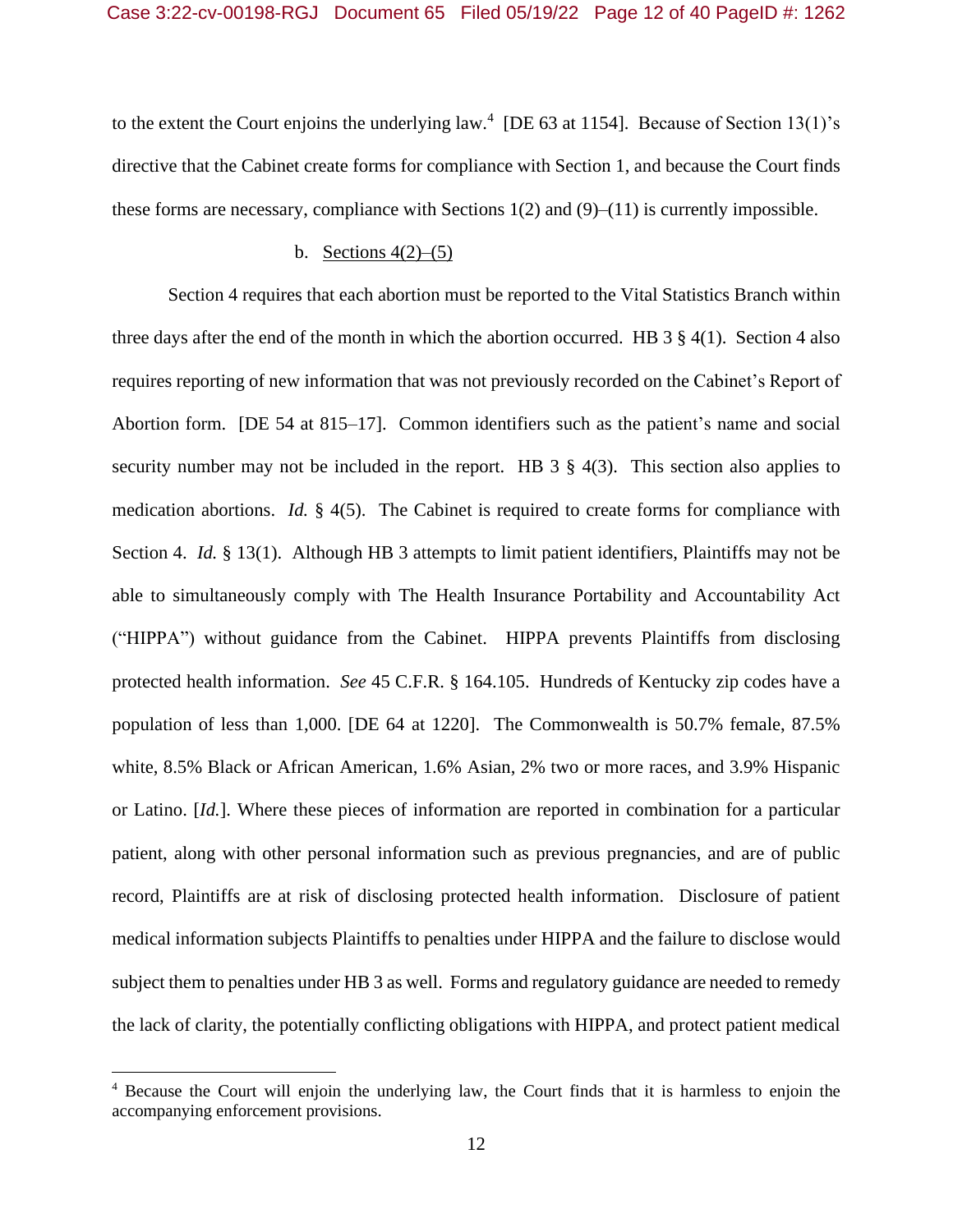information.

Plaintiffs have represented that they cannot comply with Section 4 and protect patient privacy according to federal law without a form and guidance from the Cabinet. [DE 54 at 819]. Attorney General Cameron argues that compliance is possible because a form is not required. [DE 63 at 1155]. However, this argument again fails to consider Section 13's directive that the Cabinet develop forms for compliance with Section 4. Because the forms do not exist and because regulatory guidance is necessary to prevent disclosing patient information in conflict with federal law, the Court finds that compliance with Sections 4(2)–(5) is impossible.

### c. Sections 6(1), 7, 8, 9

Section 6(1) prohibits the distribution of abortion-inducing drugs by anyone except for qualified physicians who are registered with the Cabinet as nonsurgical abortion providers by following the procedures established in Sections 7, 8, and 9. Section 7 creates new directives for qualified physicians who provide abortion-inducing drugs. Plaintiffs already comply with many of these requirements, such as verifying that a pregnancy exists, determining if a patient's blood type is Rh negative, documenting the gestational age of the pregnancy and whether the patient received treatment for Rh negativity, and offering to schedule follow-up visits. [DE 54 at 845]. Section 8 requires qualified physicians to obtain informed consent from patients on a form created by the Cabinet before any abortion-inducing drugs may be provided. Section 9 requires that each abortion-inducing drug provided to a patient be reported to the Cabinet in addition to information related to any adverse events that occur contemporaneous with the abortion. Section 13 requires the Cabinet to create forms for Plaintiffs to comply with Sections 8 and 9. HB § 13(1).

Plaintiffs claim that they cannot comply with these sections until the forms have been created and they receive guidance from the Cabinet. [DE 54 at 841–42]. Attorney General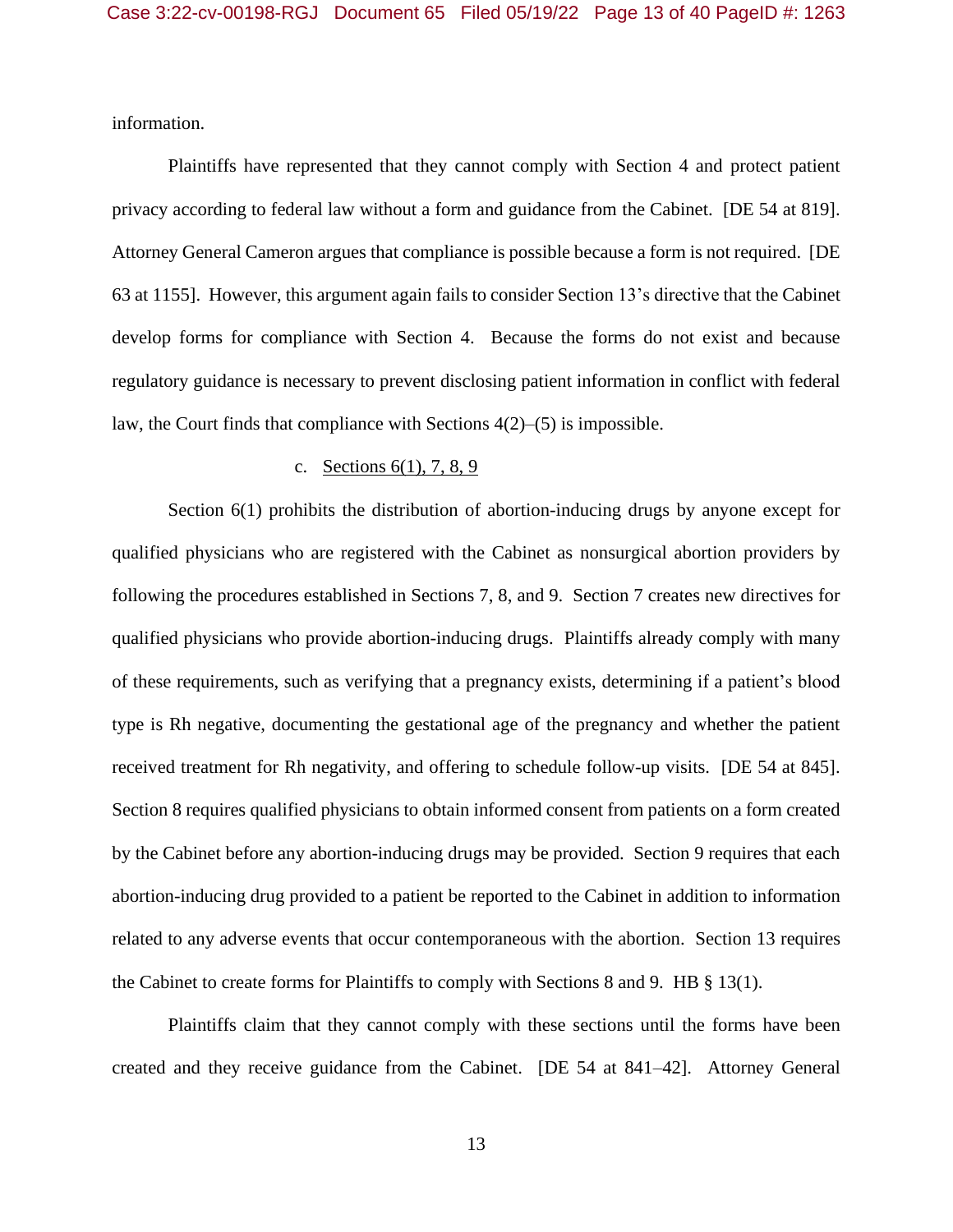Cameron concedes that Sections 8, 9(1), 9(3), and 26 all require forms created by the Cabinet. [DE 63 at 1160 ("[U]ntil those forms have been created or amended, Plaintiffs cannot comply with those reporting requirements.")]. Section 9(2) requires a report captured within the directive of Section 13(1), which requires the Cabinet to create reporting forms required by section 9. Section 6(1) explicitly incorporates Sections 7, 8, and 9, making it impossible to comply unless Plaintiffs can fulfill the requirements of these sections. Based on the foregoing, the Court finds that compliance with Sections 6(1) and 9(2) is impossible.

Excluding certification as a nonsurgical abortion provider, Plaintiffs assert they are very close to complying with the requirements of Section 7. Plaintiffs have indicated that it is possible to inform every patient "that the remains of the unborn child may be visible in the process of completing the abortion" (HB 3  $\S7(2)(c)$ ); schedule follow-up visits within 7 to 14 days after each medication abortion regardless of patient request or clinical need (*id.* §7(3)(a)); make "all reasonable efforts to ensure that the patient returns for the scheduled appointment" (*id.* §7(3)(b)); and include a "brief description of the efforts made to comply with Section 7(3), including the date, time, and identification by name of the person making such efforts" in the medical record. [DE 54 at 846]. Because the Court will enjoin Sections 8, 9, 26, and any section requiring compliance with the Kentucky Abortion-Inducing Drug Certification Program, the Court finds that compliance with Section 7 is possible.

#### d. <u>Sections 15, 16(2)–(3)</u>, and 17

Section 15 directs the Cabinet to create the Kentucky Abortion-Inducing Drug Certification Program, which will establish certification requirements for manufacturers and distributors to transport, supply, or sell abortion-inducing drugs. The certification requirement must include a "recognition that abortion-inducing drugs may only be provided to patients by qualified physicians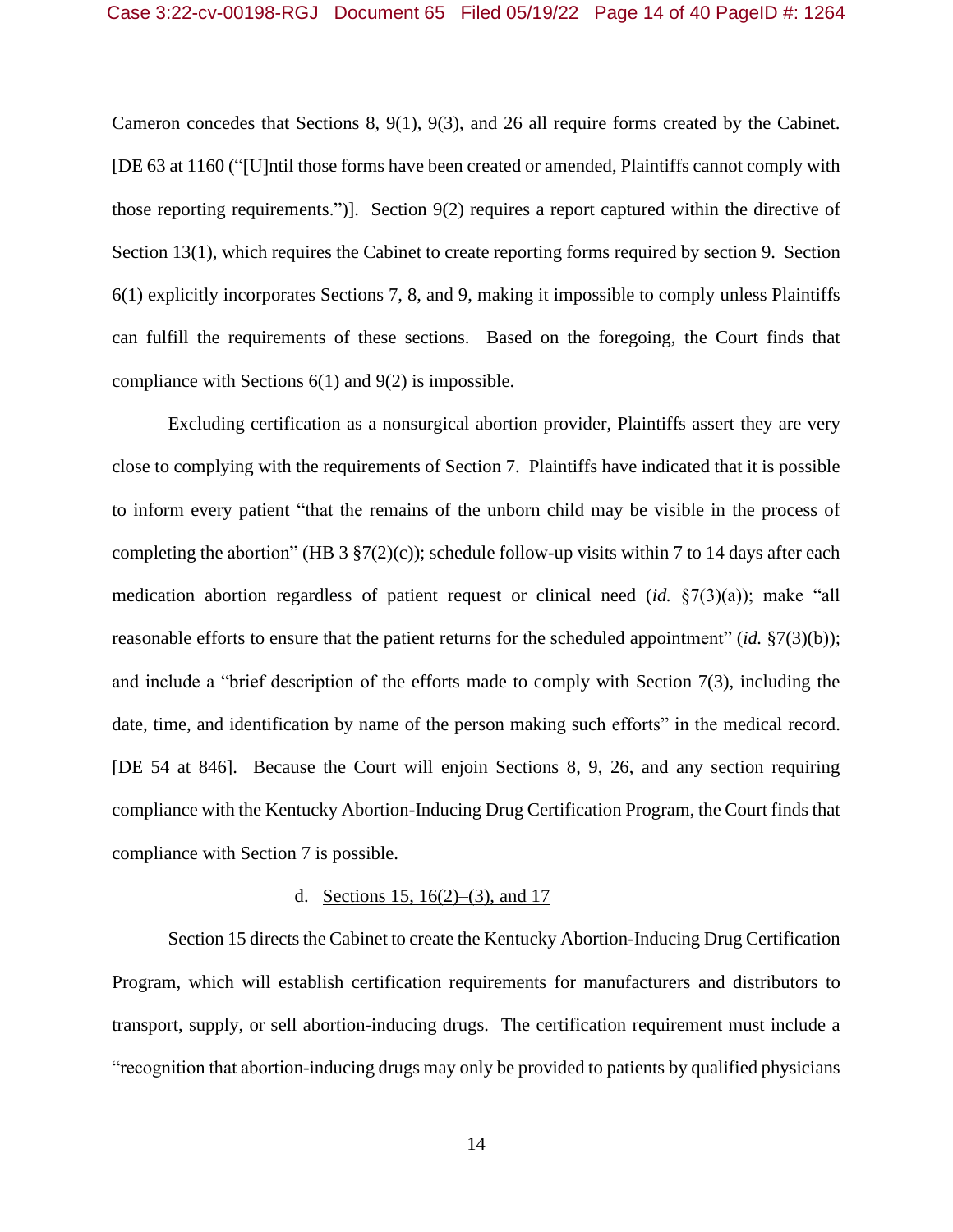who are registered as nonsurgical abortion providers . . . ." HB 3 § 15(2). Section 16 creates eligibility requirements for the certification program, including that parties only fulfill prescriptions requested by qualified physicians registered as nonsurgical abortion providers. *Id.* § 16(2)(b). Section 17 creates requirements for physicians to register as nonsurgical abortion providers. To be eligible to register as a nonsurgical abortion provider, the Cabinet must require a qualified physician to, among other things, sign an annual "Dispensing Agreement Form." *Id.* §  $17(1)(c)$ .

The Kentucky Legislature did not include language excluding the Kentucky Abortion-Inducing Drug Certification Program in Section 15 or the requirements related to nonsurgical abortion provider in Sections 16 and 17. HB 3 § 39. Although Plaintiffs concede that Sections 16(2) and (3) apply primarily to pharmacies, manufacturers, and distributors [DE 64 at 1223], Plaintiffs will be directly affected. Plaintiffs will be unable to procure abortion-inducing drugs unless pharmacies, manufacturers, and distributors are also able to participate in a certification program yet to be created by the Cabinet.

Plaintiffs claim that they cannot comply with these requirements because the Cabinet has not created the necessary forms or a registration process for any certification programs. [DE 54 at 849]. Attorney General Cameron argues that Plaintiffs have failed to prove that these sections apply to them. [DE 63 at 1157]. He argues that Section 15 only applies to the Cabinet and Section 16 applies to pharmacies, manufacturers, and distributors of abortion-inducing drugs. [*Id.* at 1157– 58]. Attorney General Cameron repeats his argument that the registration requirements of Section 17 do not apply to Plaintiffs because it has not yet been created. [*Id.* at 1159]. The Court finds that Sections 15, 16(2)–(3) and 17 are impossible to comply with because they involve compliance with programs that the Cabinet has not yet created and affect Plaintiffs ability to procure abortion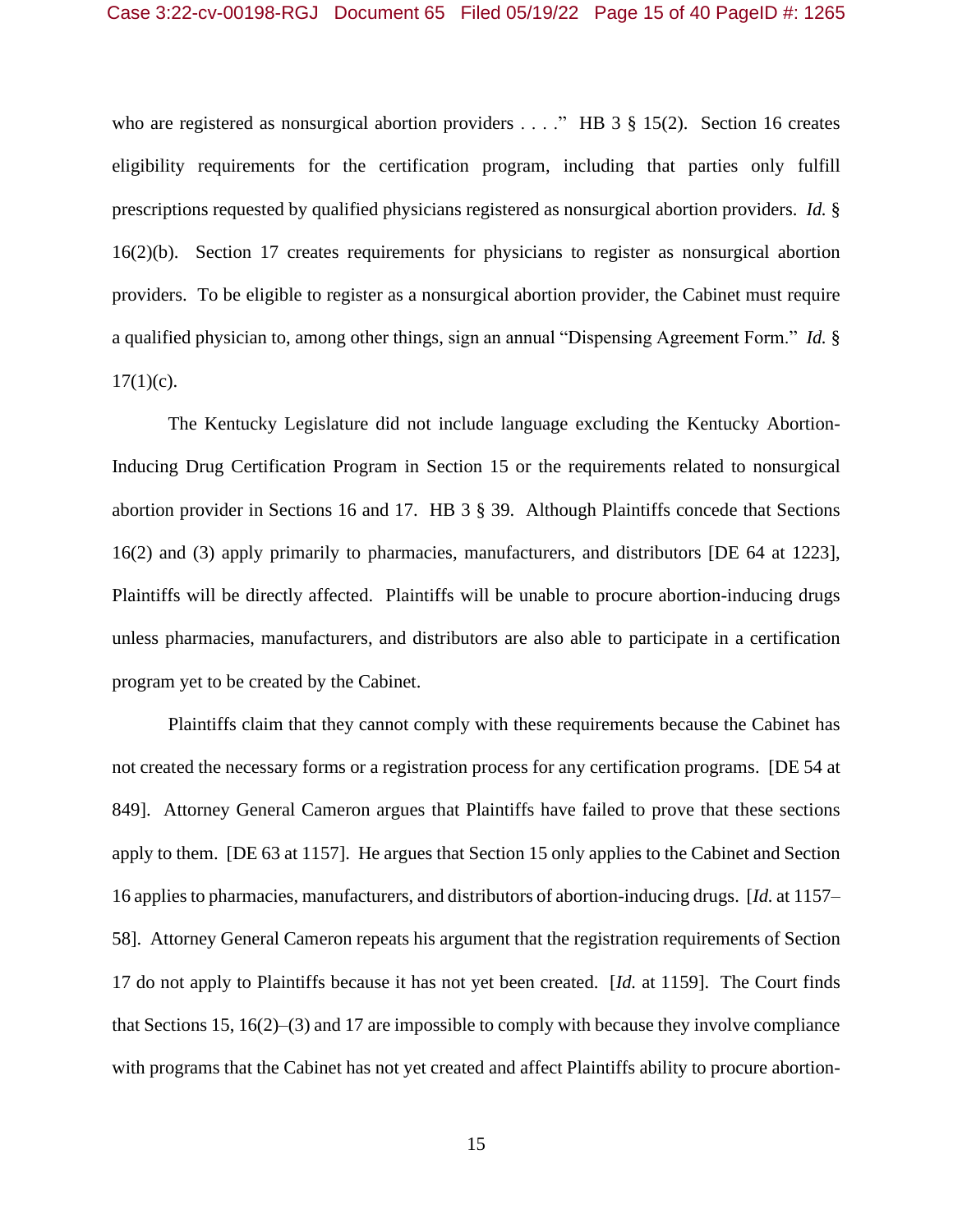inducing drugs necessary to provide such services.

### e. Sections  $20(2)$ –(3),  $21(3)$ –(4), 22 and 23(15)

Section 20 of HB 3 prohibits fetuses from being cremated or transported without a permit but allows for simultaneous cremation. Section 21 allows the patient to request that the provider complete a form created by the Cabinet to obtain a medical certification and provide the patient with a death certificate. HB 3  $\S 21(3)$ –(4). Section 22 defines the term "fetal remains," which creates a new meaning for the term "pathological waste." *Id.* § 23(15). It then allows the mother to choose the final disposition of fetal remains by either (1) "[r]elinquishing the guardianship of the fetal remains . . . to the guardianship of the healthcare facility or abortion clinic" or  $(2)$  "[r]etain the guardianship for the fetal remains and designate that fetal remains shall be released to the parent or parents for disposition." *Id.*  $\S$  22(2)(c)(1)–(2). The Cabinet must create forms to document the age of the parent and the disposition of fetal remains. HB 3 § 22(3). Section 22 also creates new restrictions for the transportation and disposal of fetal remains. *Id.* § 22(4). The Court will not enjoin the entirety of Section 23 because ten of the nineteen defined terms in this section are not used again in HB 3 and are of no effect. Therefore, the Kentucky Legislature made this section largely inoperative by not using the majority of its defined terms.<sup>5</sup>

The Court notes that HB 3 uses but does not define the term "guardianship." Therefore, the Court looks elsewhere for context. The Kentucky Legislature has defined "guardian" as any individual, agency, or corporation appointed by the court to manage the personal affairs of a disabled person" for purposes of KRS 387.500 to 387.770 and 387.990. KRS § 387.510. Black's Law Dictionary defines "guardianship" as "[t]he fiduciary relationship between a guardian and a

<sup>5</sup> The unused defined terms from Section 23 include: authorizing agent, casket, closed container, cremation authorization form, cremation container, crematory operator, holding facility, retort operator, scattering area or garden, and temporary container.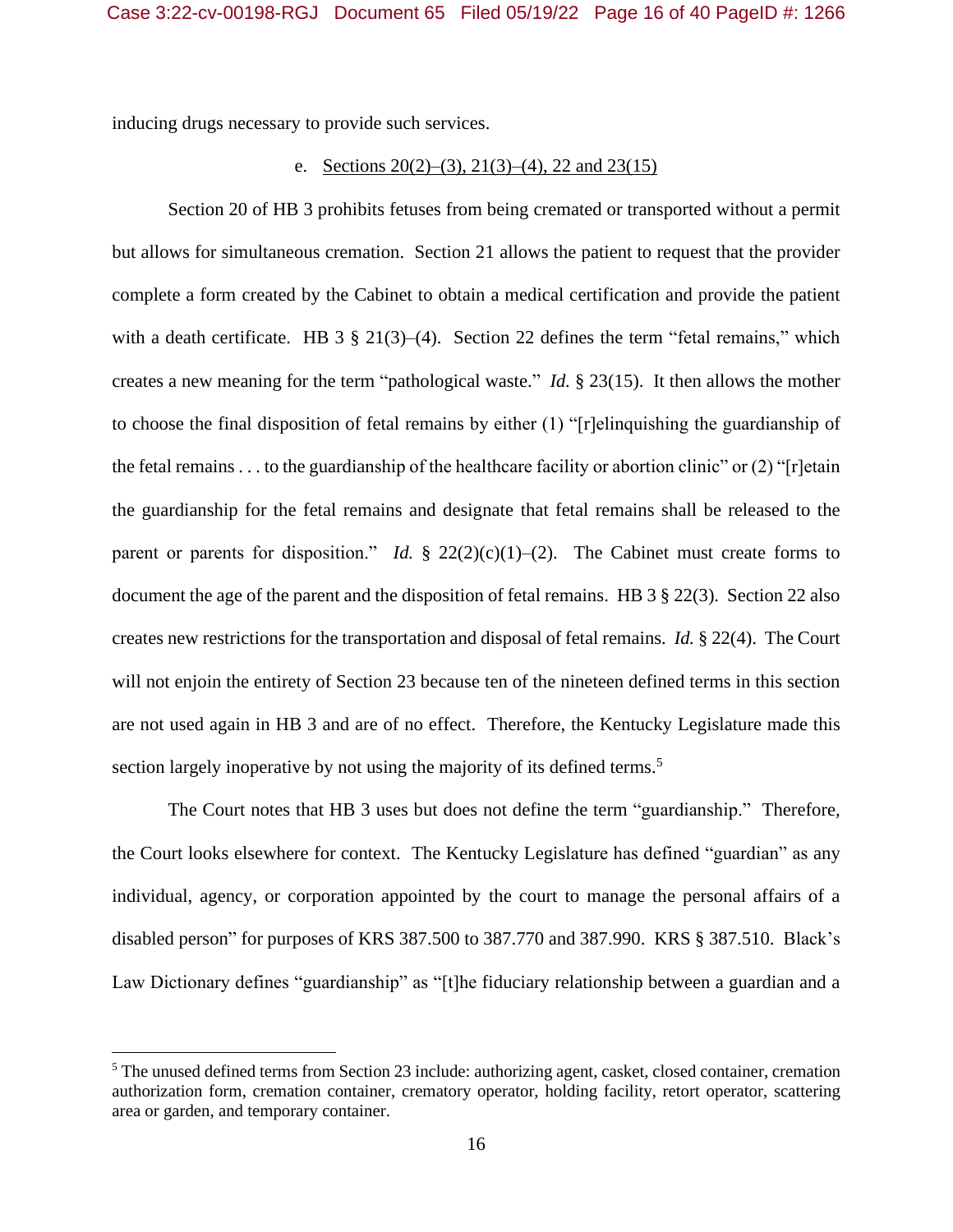ward or other incapacitated person, whereby the guardian assumes the power to make decisions about the ward's person or property. A guardianship is almost always an involuntary procedure imposed by the state on the ward." *Guardianship*, Black's Law Dictionary (11th ed. 2019). Because "guardianship" carries a legal meaning that does not logically fit in this section, Plaintiffs cannot reasonably comply without additional guidance from the Cabinet.

Plaintiffs have explained that they cannot comply with these provisions until the Cabinet has created the forms and promulgated regulations. [DE 54 at 854–55]. The Cabinet has not yet created the forms required by Section 21. [DE 53 at 797]. Without a form from the Cabinet, Plaintiffs will be unable to obtain a death certificate if one was requested by the patient or comply with reporting requirements under Section 21. Moreover, Plaintiffs have attempted to engage with new vendors for disposal of fetal remains, but vendors remain unwilling until the Cabinet provides more guidance on the proper procedure for simultaneous cremation and commingling of remains. [*Id.* at 867–68].

Attorney General Cameron argues that Plaintiffs have failed to satisfy their burden that they cannot comply with these sections.<sup>6</sup> [DE 63 at 1163–66]. He argues that Plaintiffs could simply inter fetal remains in lieu of cremation. [*Id.*]. However, Attorney General Cameron's own exhibits detailing the options available for interring fetal remains are based on law that existed prior to the enactment of HB 3. [DE 63-2; 63-3; 63-4; 63-5; 63-6]. Presumably, these cemeteries and hospitals referenced in Attorney General Cameron's exhibits will now be subject to HB 3's new requirements. Plaintiffs included a declaration explaining that crematory and interment services are highly regulated in Kentucky. [DE 57]. Without guidance from the Cabinet and the required forms, Plaintiffs will be unable to secure vendors to comply with these sections. [DE 54

<sup>6</sup> The Court notes that Attorney General Cameron's Exhibits 1–5 were cited in the findings of fact and conclusions of law, but not the operative brief.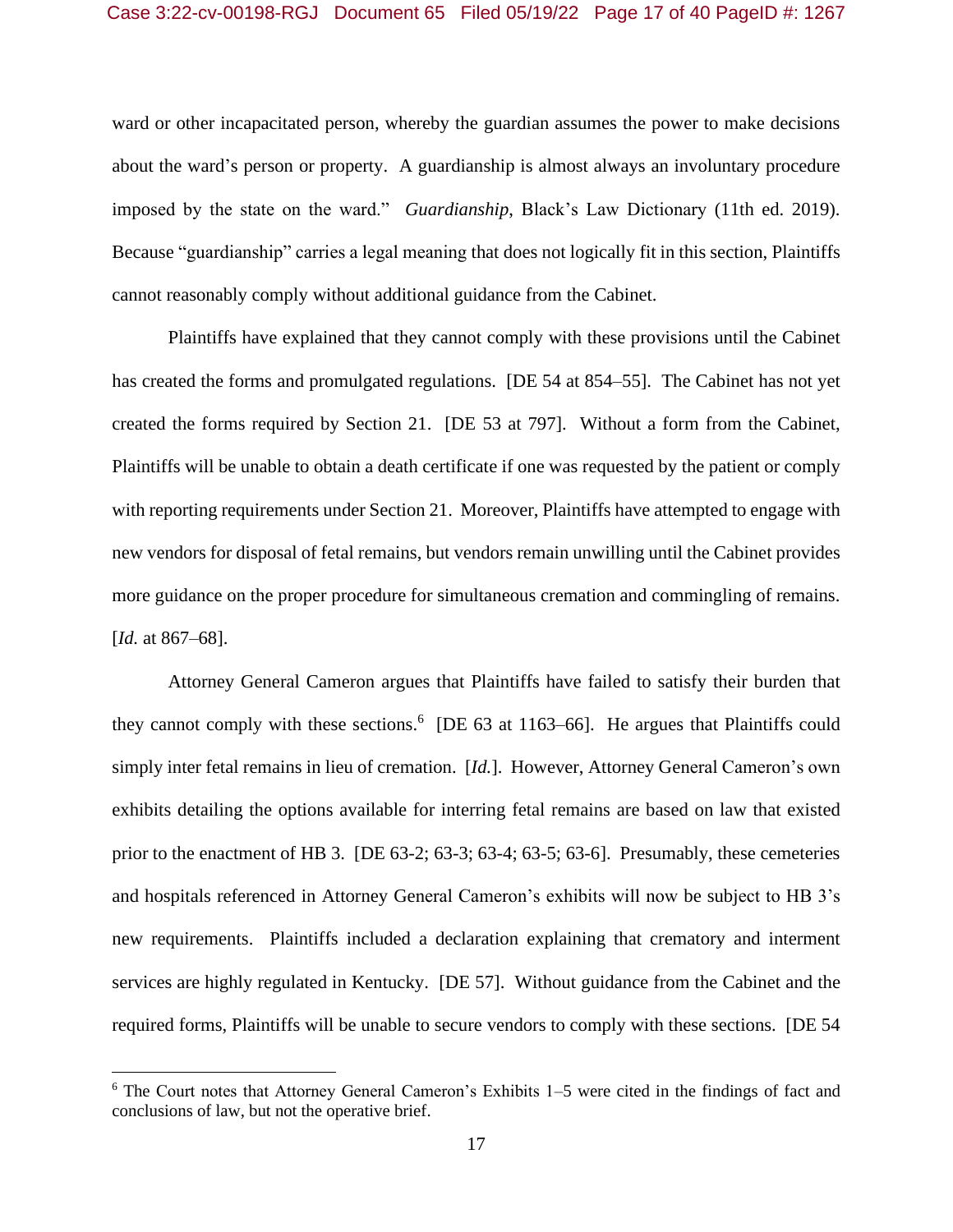at 854–55]. Because disposal of human remains and medical waste is a highly regulated field, the Court finds that Plaintiffs cannot comply with Sections  $20(2)$ –(3),  $21(3)$ –(4), 22 and 23(15) without the necessary forms or regulatory guidance from the Cabinet.

#### f. Sections 25 and 26

Section 25 requires providers to "file a written report with the Cabinet regarding each patient who comes under the [provider's] care and report[] any complication or adverse event as defined under Section 5 of [HB 3], requires medical treatment, or suffers a death that the attending physician, hospital staff, or facility staff has reason to believe is a primary or secondary result of an abortion." HB 3 § 25(1). The report must contain the information required by Section 4. *Id.* § 25(2). Section 26 requires any prescription issued for an abortion-inducing drug to be reported on a form provided by the cabinet within three days after the prescription was issued. *Id.* § 26(1). The report must also contain the information required by Section 4 and information related to any adverse event. *Id.* § 26(4). Section 13 requires the Cabinet to create the forms necessary for compliance with Sections 25 and 26. *Id.* § 13(1).

The Cabinet has not created the forms required under Sections 25 and 26. [DE 54 at 834]. Plaintiffs claim that reporting information required by Section 4 would risk violating HIPPA. [*Id.* at 831, 834]. Sections 25 and 26 suffer from the same deficiencies as Section 4. Without guidance from the Cabinet, Plaintiffs could easily submit patient information that would be available to the public in violation of federal law. Until the Cabinet creates the forms and provides the necessary guidance, Plaintiffs argue that they are unable to comply with Sections 25 and 26. [*Id.* at 835].

Attorney General Cameron concedes that a form is required for section 26 but argues that there is no form requirement for Section 25. [DE 63 at 1160–62]. Again, this argument is squarely inconsistent with Section 13(1)'s directive to the Cabinet. Because these sections could cause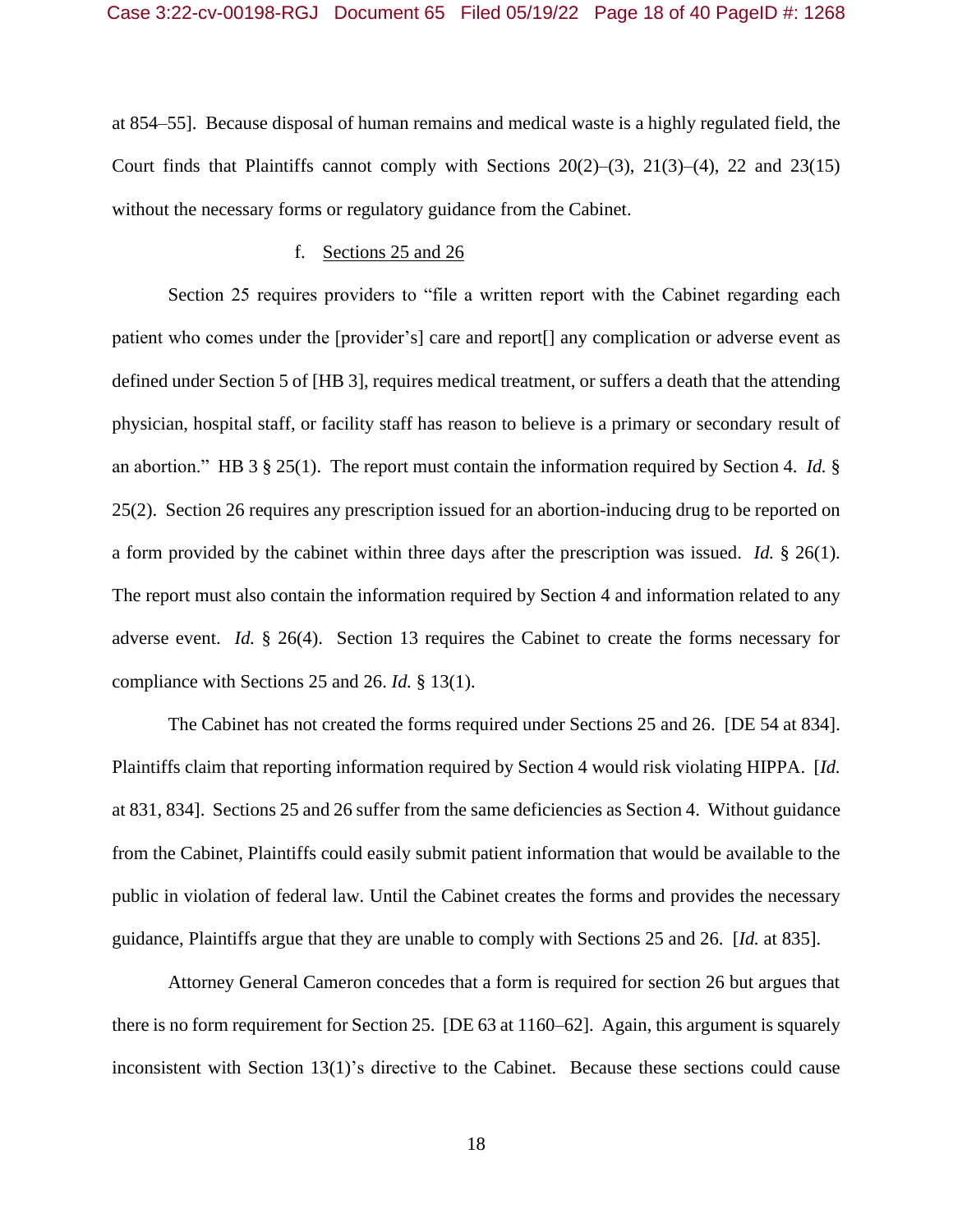Plaintiffs to violate federal law without additional guidance from the Cabinet, the Court finds that compliance with Sections 25 and 26 is impossible.

### g. Sections  $29(1)–(4)$

Section 29 creates new reporting requirements for pharmacies that distribute certain drugs. Specifically, prescriptions for "RU-486, Cytotec, Pitocin, mifeprex, misoprostol, or any other drug or combination of drugs for which the primary indication is the induction of abortion . . . shall be reported to the Vital Statistics Branch." HB  $3 \times 29(1)$ . These reports must be made within three days after the end of the month in which the prescription was dispensed. *Id.* They must also contain extensive information about the pharmacy and pharmacist. *Id.* § 29(2). Section 13 directs the Cabinet to create and distribute the forms necessary to report information required by Section 29. *Id.* § 13(1).

Plaintiffs claim that compliance with Section 29 is impossible until the forms are available. [DE 54 at 839]. Attorney General Cameron argues that Section 29 does not apply to Plaintiffs because they are not pharmacies. [DE 63 at 1163]. Even if Plaintiffs are not considered pharmacies, they may need to write prescriptions for medication abortions. Pharmacies would be unable to fill the prescription since the forms are not yet available. The Court finds that Plaintiffs cannot comply with Sections 29(1)–(4) because the forms are not available.

## h. Sections 13, 16(1), 18(1), and 19

Several sections of HB 3 require the Cabinet to create forms or certification programs and promulgate regulations. These include Sections 13, 16(1), 18(1) and 19. Section 13 directs the Cabinet to create and distribute the report forms required by Sections 1, 4, 8, 9, 25, 26, 27, and 29. HB 3 § 13(1). The Cabinet must require completion of the Kentucky Abortion-Inducing Drug Certification Program for pharmacies, manufacturers, distributors, and abortion facilities. *Id.* §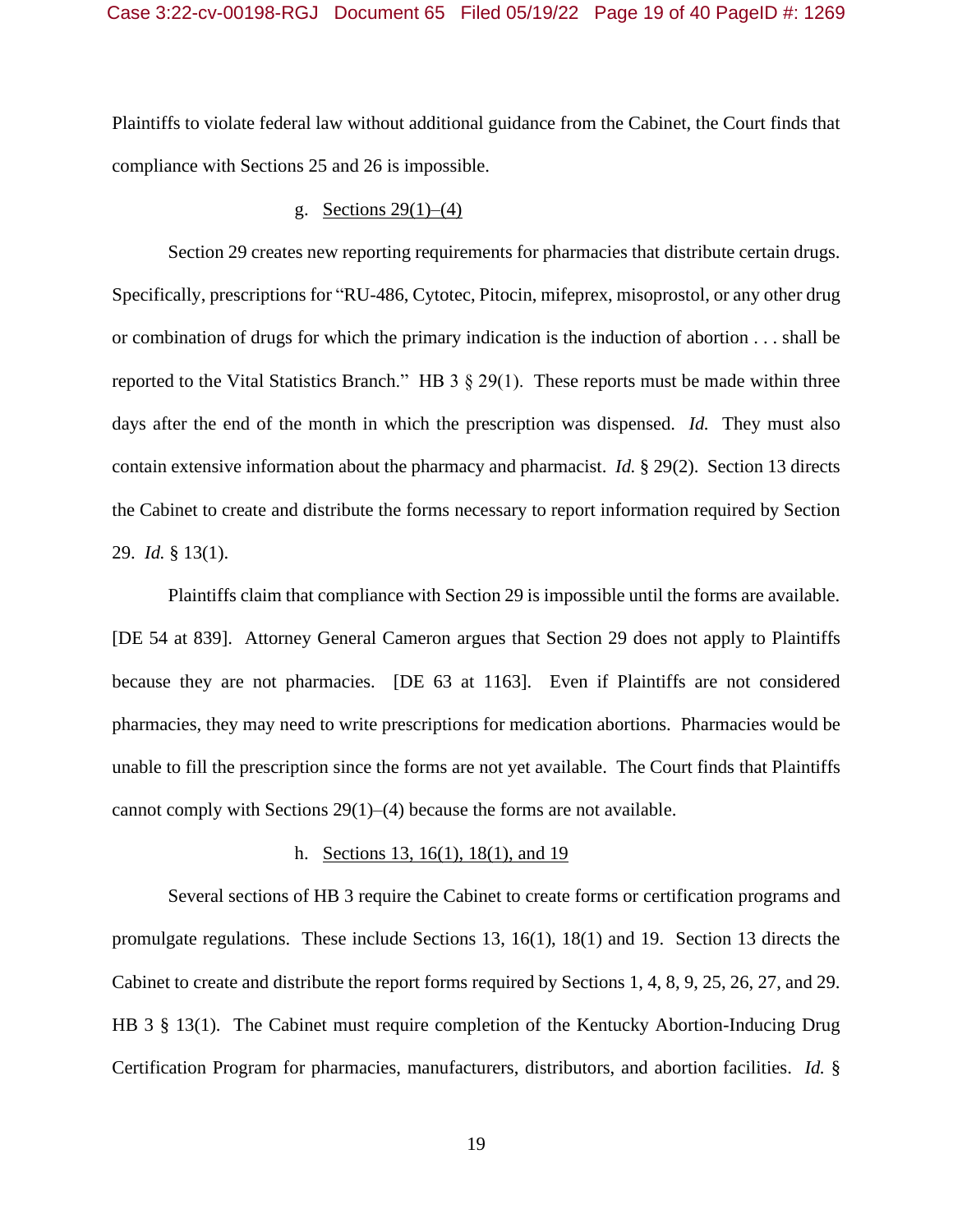16(1)(a). Section 19 directs the Cabinet to create a complaint portal for the public to report potential violations of the Kentucky Abortion-Inducing Drug Certification Program. The Court temporarily restrained these provisions only to the extent that they may be enforced against the Plaintiffs. [DE 49]. The Court did not prohibit the Cabinet from working to comply with these provisions.

### i. Sections 3(39), 4(8), 11, 18(2), 28(6), 29(5)–(6), 31, and 35

Other sections of HB 3 create enforcement mechanisms. Section 3(39) makes it a Class D felony for anyone to violate Sections 5 through 11. Section 4(8) creates a fine and a civil enforcement action for any person or institution who fails to timely file a report required by the Section 4. Section 11 provides a basis for a civil malpractice action and a professional disciplinary action for any party who fails to comply with Sections 5 through 11. Section 18 requires the Cabinet to enforce with Kentucky Abortion-Inducing Drug Certification Program through fines of no less than \$5 million and the suspension of facility certifications. It also creates a private right of action for individuals to seek recourse for violations of Sections 14 through 19. HB 3 § 18(2). Section 28(6) makes it a Class D felony and levies a fine no more than \$1 million for any violation of Sections 14 through 19. Section 29(5) allows the Vital Statistics Branch to bring a civil action against any party who fails to submit a report required by Section 29. Any falsification of a report submitted under Section 29 is a Class A misdemeanor. *Id.* § 29(6). Sections 31 and 35 allow the Attorney General to bring an action to enforce compliance with HB 3. The Court temporarily restrained the enforcement provisions of HB 3 to the extent the Court also restrained the underlying law. [DE 49].

### *iv. Likelihood of Success on the Merits*

### a. Substantive Due Process—Right to Liberty and Privacy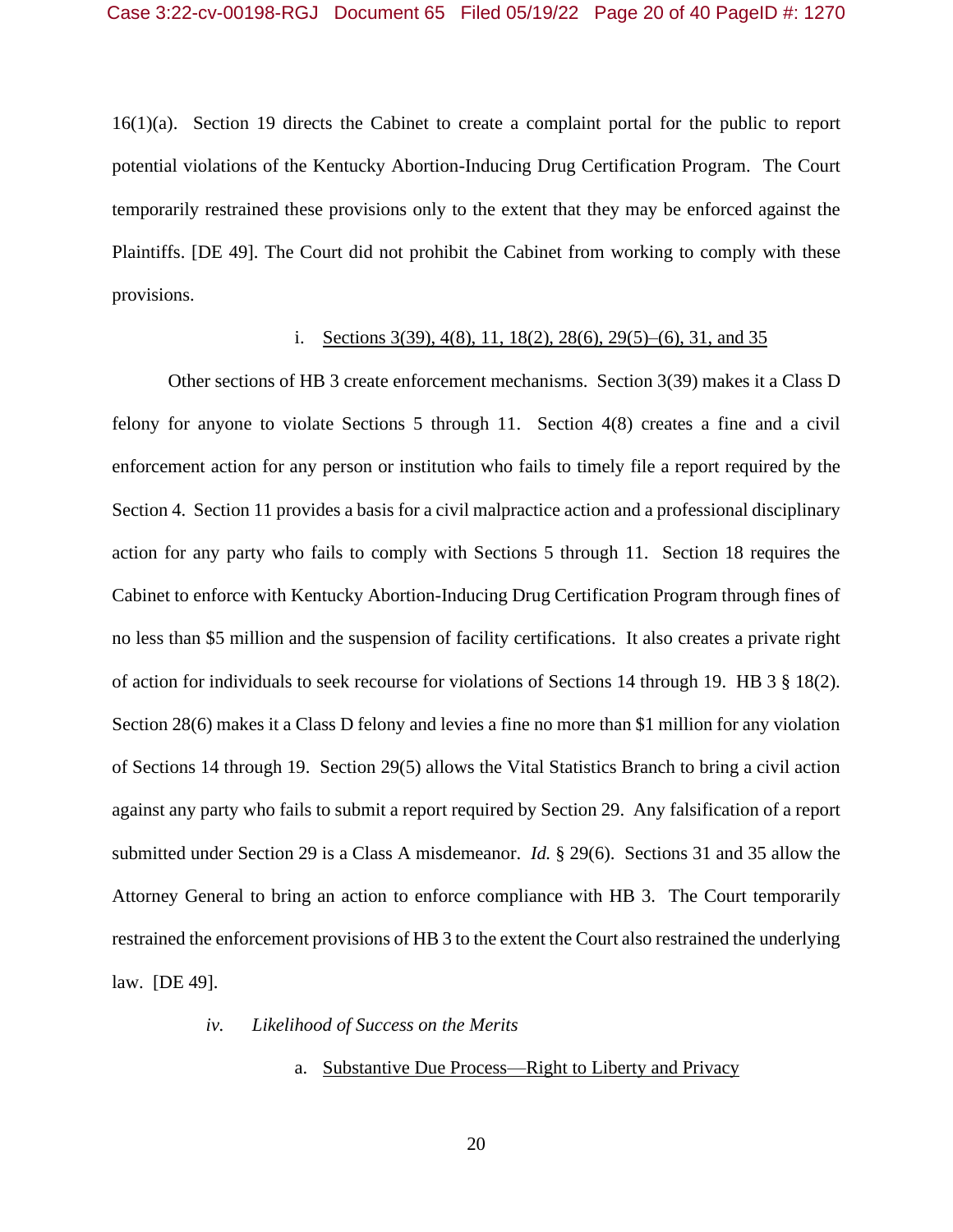Plaintiffs assert violations of substantive due process on behalf of their patients<sup>7</sup> because HB 3, "by passing a law that takes effect immediately, and making compliance impossible by requiring [Plaintiffs] to use agency forms and processes not yet available, [Plaintiffs] will be forced to stop providing abortion immediately, creating a de facto ban on all forms of legal abortion in violation of its patient's rights to liberty and privacy." [DE 1 at 22].

The Court recognizes that there is a constitutionally protected right to a pre-viability abortion under the Fourteenth Amendment. *See Planned Parenthood of Pennsylvania v. Casey*, 505 U.S. 833, 846 (1992); *June Med. Servs. L.L.C. v. Russo*, 140 S. Ct. 2103, 2135 (2020) ("*Casey*  reaffirmed the most central principle of *Roe v. Wade*, a woman's right to terminate her pregnancy before viability."). The Sixth Circuit has held that "[t]he right to an abortion before viability is *not*  absolute." *Preterm-Cleveland v. McCloud*, 994 F.3d 512, 520 (6th Cir. 2021) (en banc) (emphasis in original). A "[s]tate may regulate abortion *before viability* as long as it does not impose an undue burden on a woman's right to terminate her pregnancy." *Id.* (emphasis in original) (quoting *Women's Med. Pro. Corp. v. Taft*, 353 F.3d 436, 443 (6th Cir. 2003)). A law regulating previability abortions is valid if it satisfies two requirements: (1) it must be "reasonably related to a legitimate state interest" and (2) it "must not have the effect of placing a substantial obstacle in the path of a woman seeking an abortion of a nonviable fetus." *EMW Women's Surgical Ctr., P.S.C.* 

 $<sup>7</sup>$  The Supreme Court has established that abortion providers have standing to assert their patients' rights.</sup> *Singleton v. Wulff*, 428 U.S. 106, 117 (1976); *EMW Women's Surgical Ctr., P.S.C. v. Friedlander*, 960 F.3d 785, 794 n. 2 (6th Cir.), *reh'g en banc dismissed,* 831 F. App'x 748 (6th Cir. 2020), *cert. granted in part sub nom. Cameron v. EMW Women's Surgical Ctr., P.S.C.*, 141 S. Ct. 1734 (2021), and *rev'd and remanded sub nom. Cameron v. EMW Women's Surgical Ctr., P.S.C.*, 142 S. Ct. 1002 (2022) (hereinafter "*EMW I*"); *Planned Parenthood Ass'n of Cincinnati, Inc. v. City of Cincinnati*, 822 F.2d 1390, 1395-96 (6th Cir. 1987). In *Singleton*, the Court stated that abortion providers are "uniquely qualified to litigate the constitutionality of the State's interference with, or discrimination against," the patient's decision to have an abortion. 428 U.S. at 117.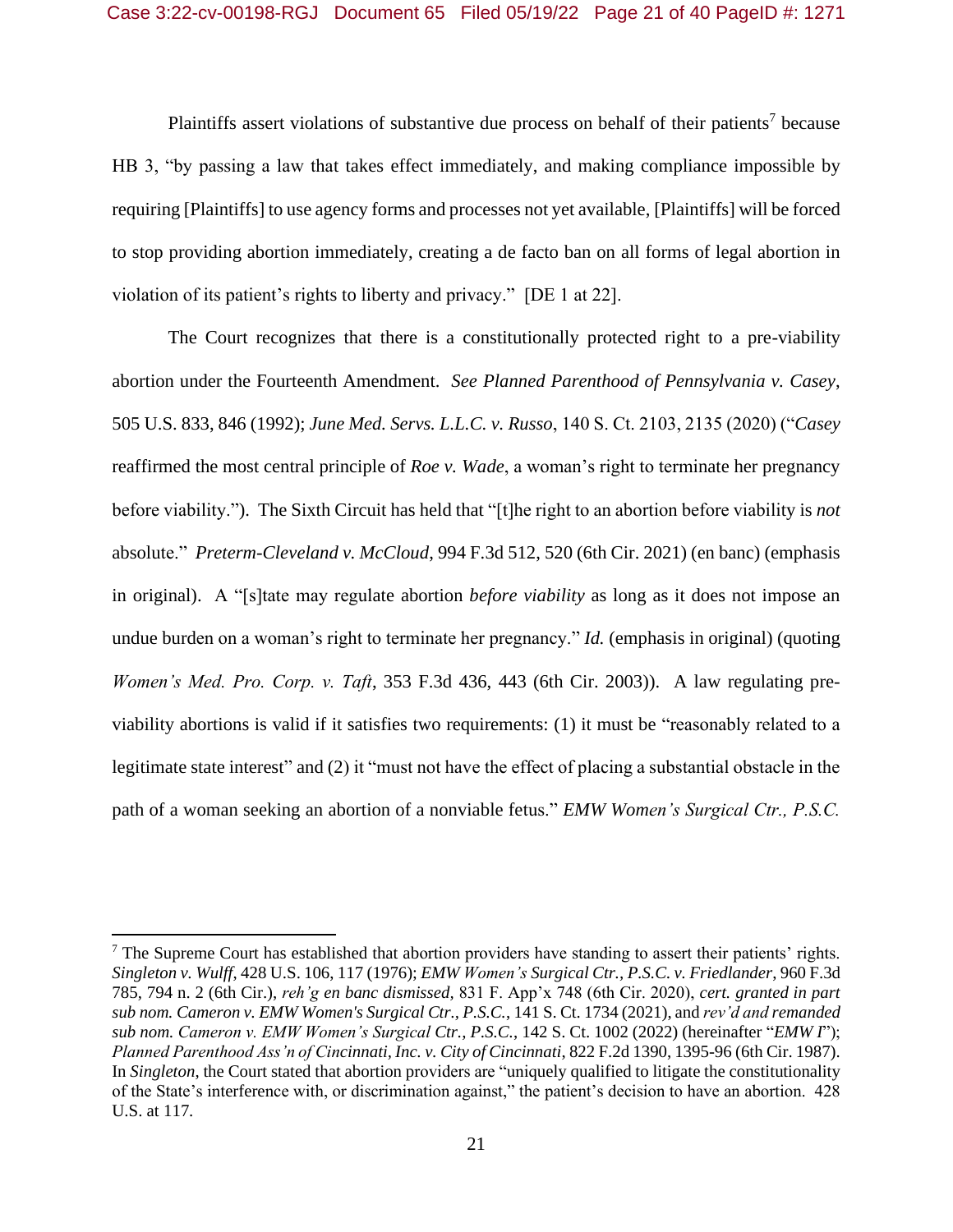*v. Friedlander*, 978 F.3d 418, 433–34 (6th Cir. 2020) (hereinafter "*EMW II*") (internal citations omitted).

The Court will not address whether HB 3 is reasonably related to a legitimate state interest because the inability to comply with provisions of HB 3 creates a "substantial obstacle in the path of a woman seeking an abortion of a nonviable fetus." *Id.* Providers of legal abortion services cannot comply with HB 3 until the Cabinet creates the required forms and promulgates the necessary regulations. Because Plaintiffs cannot comply with certain provisions of HB 3 and thus cannot legally perform abortion services, their patients face a substantial obstacle to exercising their rights to a pre-viability abortion. *EMW II*, 978 F.3d at 433–34. This undue burden on the patients' rights to a pre-viability abortion would likely violate substantive due process. *McCloud*, 994 F.3d at 520. Therefore, Plaintiffs, on behalf of their patients, have a strong likelihood of success on the merits of their substantive due process claim.

### b. Procedural Due Process

Plaintiffs have a strong likelihood of success on the merits of their procedural due process claims. The Fourteenth Amendment prohibits any state from depriving "any person of life, liberty, or property without due process of law," and protects "the individual against arbitrary action of government." *Kentucky Dept. of Corr. v. Thompson*, 490 U.S. 454, 459–60 (1989); *Meachum v. Fano*, 4427 U.S. 215, 223 (1976); *Wolf v. McDonnell*, 418 U.S. 539, 558 (1974). "Liberty and property interests are intricately related in our system of political economy, a system based on free choice of careers and occupations, private property, and the right to compete." *Wilkerson v. Johnson*, 699 F.2d 325, 612 (6th Cir. 1983) (citing *Lynch v. Household Fin. Corp.*, 405 U.S. 538, 552 (1972)); *see also Meyer v. Nebraska*, 262 U.S. 390, 399 (1923) (holding that a person's liberty interest under the Fourteenth Amendment includes the right "to engage in the common occupations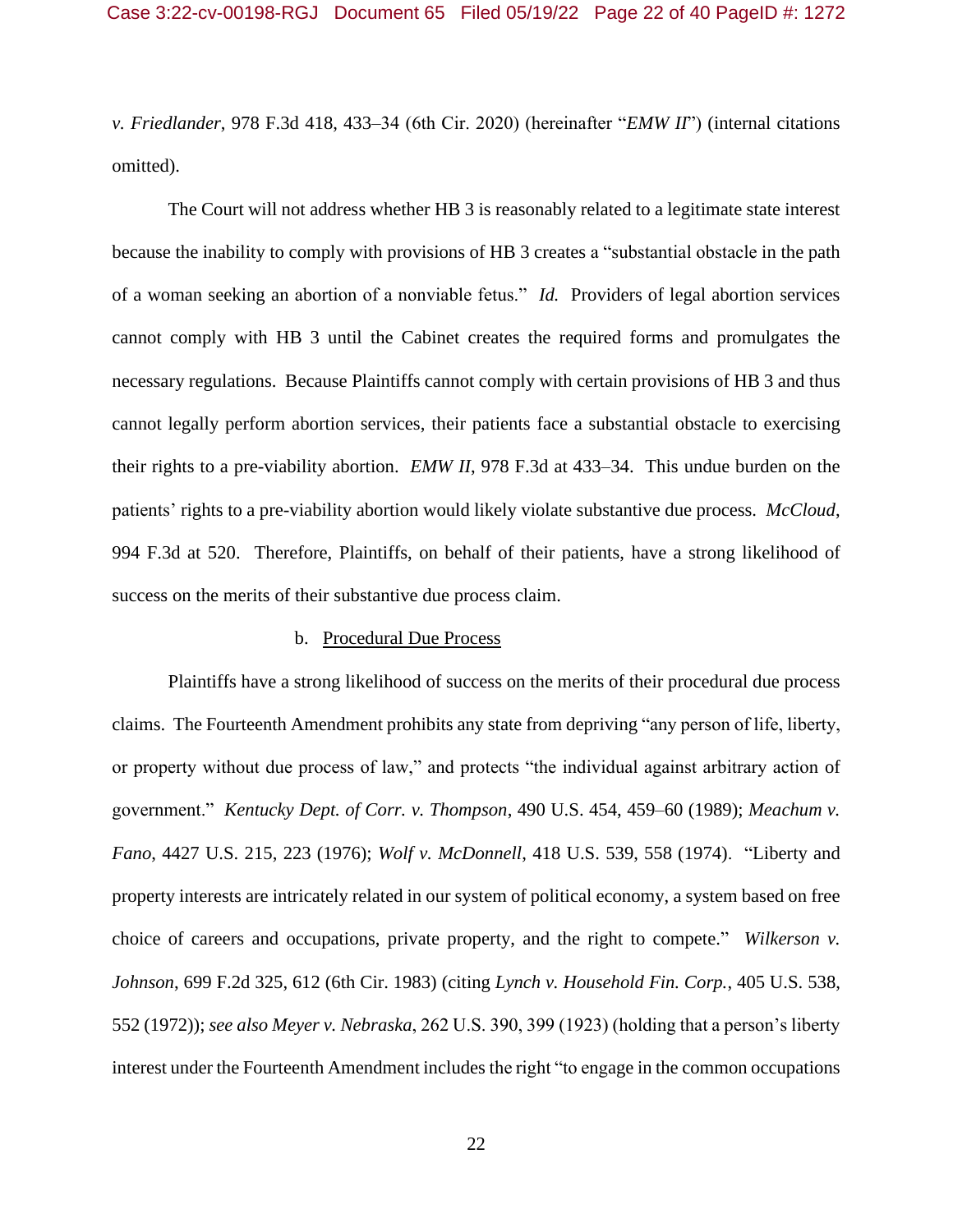of life"). To establish a procedural due process claim, Plaintiffs must show that (1) they had a life, liberty, or property interest protected by the Due Process Clause; (2) they were deprived of this protected interest; and (3) the state did not afford it adequate procedural rights prior to depriving it of the protected interest. *See Hahn v. Star Bank,* 190 F.3d 708, 716 (6th Cir. 1999).

First, Plaintiffs and their providers would likely be able to prove that they have a right to engage in their professions and earn a living doing the same. Courts in the Sixth Circuit and elsewhere have held that "due process protects an interest in the continued operation of an existing business," which includes "a protected property interest in the continued operation of [an abortion] clinic." *Women's Med. Pro. Corp. v. Baird*, 438 F.3d 595, 611–12 (6th Cir. 2006) (recognizing abortion clinic operator's protected property interest in the continued operation of his business); *Hartman v. Acton*, No. 2:20-CV-1952, 2020 WL 1932896, at \*7 (S.D. Ohio Apr. 21, 2020) (holding that a bridal shop forced to close during the COVID-19 pandemic had a right to continued operations); *see also Louis K. Liggett, Co. v. Baldridge*, 278 U.S. 105, 111 (1928) ("That appellant's business is a property right . . . and as such entitled to protection against state legislation in contravention of the federal Constitution, is, of course, clear."); *United States v. Tropiano,* 418 F.2d 1069, 1076 (2d Cir. 1969) ("The right to pursue a lawful business . . . has long been recognized as a property right within the protection of the Fifth and Fourteenth Amendments of the Constitution."); *Small v. United States,* 333 F.2d 702, 704 (3d Cir. 1964) ("The right to pursue a lawful business or occupation is a right of property which the law protects against intentional and unjustifiable interference."). Planned Parenthood provides a variety of medical services and abortions one day each week. [DE 54 at 806]. EMW provides abortions 5 days a week and typically has at least one abortion scheduled each day. [*Id.*].Thus, Plaintiffs and their physicians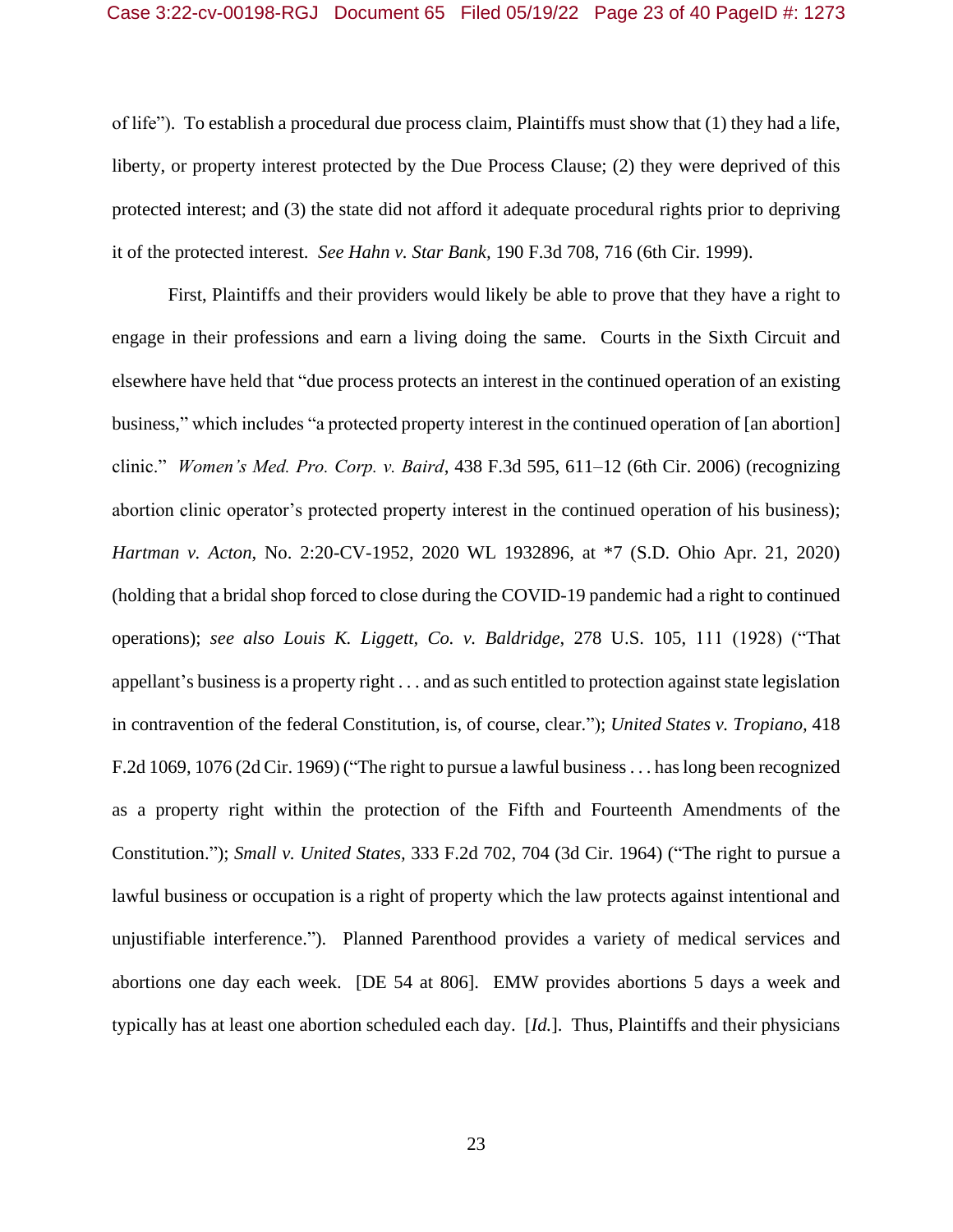have a constitutionally protected right to continue to operate their businesses. *See Baird,* 438 F.3d at 611–12; *Hartman*, 2020 WL 1932896, at \*7.

Plaintiffs and their providers would also likely be able to prove they have a right to a reasonable time to comply with a change in the law, or that enforcement of a law in which compliance is impossible is arbitrary, in violation of their due process rights. As noted above, the law protects "the individual against arbitrary action of the government." *Thompson*, 490 U.S. at 459–60 (1989); *Meachum*, 4427 U.S. at 223; *Wolf*, 418 U.S. at 558. A law may be arbitrary and violate due process where compliance is impossible or a reasonable time is not given to comply. *See Campbell v. Bennett*, 212 F. Supp. 2d 1339, 1343 (M.D. Ala. 2002) (finding due process violation where defendants changed deadline for independent candidate registration without leaving plaintiff sufficient time to meet the deadline); *see also Landgraf v. USl Film Products*, 511 U.S. 244, 265 (1994) ("Elementary considerations of fairness dictate that individuals should have an opportunity to know what the law is and to conform their conduct accordingly; settled expectations should not be lightly disrupted."); *Planned Parenthood of Wisconsin, lnc. v. Van Hollen*, 738 F.3d 786, 789 (7th Cir. 2013) ("The impossibility of compliance with the statute" by abortion providers "is a compelling reason for the preliminary injunction"); *United States v. Dumas*, 94 F.3d 286, 291 n.3 (7th Cir. 1996) ("[T]he validity of a law with which it is impossible to comply may be questioned*.*")*; Planned Parenthood of Tennessee & N. Mississippi v. Slatery*, No. 3:20-cv-00740, 2020 WL 5797984, at \*5 (M.D. Tenn. Sept. 29, 2020) (temporarily enjoining abortion restriction where state had up to 90 days after law's effective date to make required materials available and had not done so when law took effect).

Second, Plaintiffs and their providers would likely be able to prove that they have been deprived of a protected interest. As courts have recognized, Plaintiffs have a protected interest in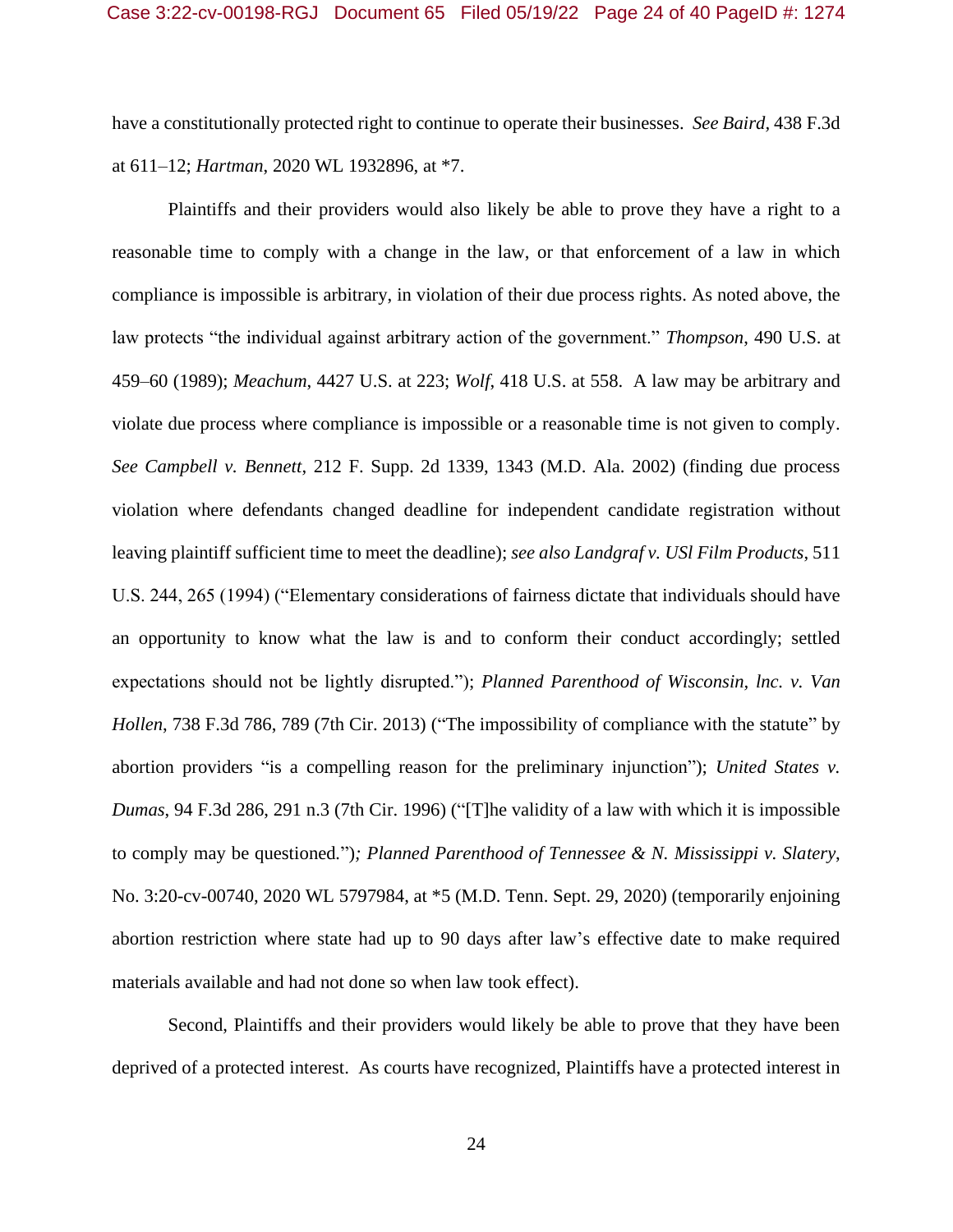their right to operate their businesses under the Fourteenth Amendment. *See id.* HB 3 requires Plaintiffs to comply with myriad new regulations and programs, none of which have been brought to fruition by the Cabinet. Because the Cabinet has not promulgated the necessary regulations or created applicable forms, Plaintiffs cannot conform to many of HB 3's requirements. *See, e.g.*, *Campbell*, 212 F. Supp. 2d at1343 (M.D. Ala. 2002) (quoting *Landgraf,* 511 U.S. at 264 (1994) ("Fundamentally, what is at issue in this case is the due-process concept of fair notice, which is central to the legitimacy of our legal system: 'Elementary considerations of fairness dictate that individuals should have an opportunity to know what the law is and to conform their conduct accordingly.'")). If Plaintiffs and their providers fail to conform to HB 3's requirements, they could be subject to a Class D felony, fines of up to \$1 million, and revocation of physician and facility licenses. HB 3 § 28(6). Therefore, Plaintiffs and their providers could likely prove that they have been prohibited from operating their businesses.

Attorney General Cameron has argued that Plaintiffs must show a deprivation of a valid property interest to succeed on their procedural due process claims. [DE 21 at 207]. He claims that the Act "merely imposes some requirements on [Plaintiff's] operations." [*Id.*]. But again, Plaintiffs cannot comply with many provisions of HB 3 because no means of compliance currently exists. The inability to comply deprives Plaintiffs of "a constitutional right to continue to operate their business." *Baird,* 438 F.3d at 611–12; *Hartman*, 2020 WL 1932896, at \*7. Therefore, Plaintiffs could likely prove this element of a procedural due process claim.

Third, Plaintiffs could likely prove that the Commonwealth of Kentucky did not provide them with adequate procedural rights prior to depriving them of their right to continually operate their businesses. The Sixth Circuit has held that a plaintiff could establish a procedural due process violation if the state deprived them of a protected interest without adequate procedural rights before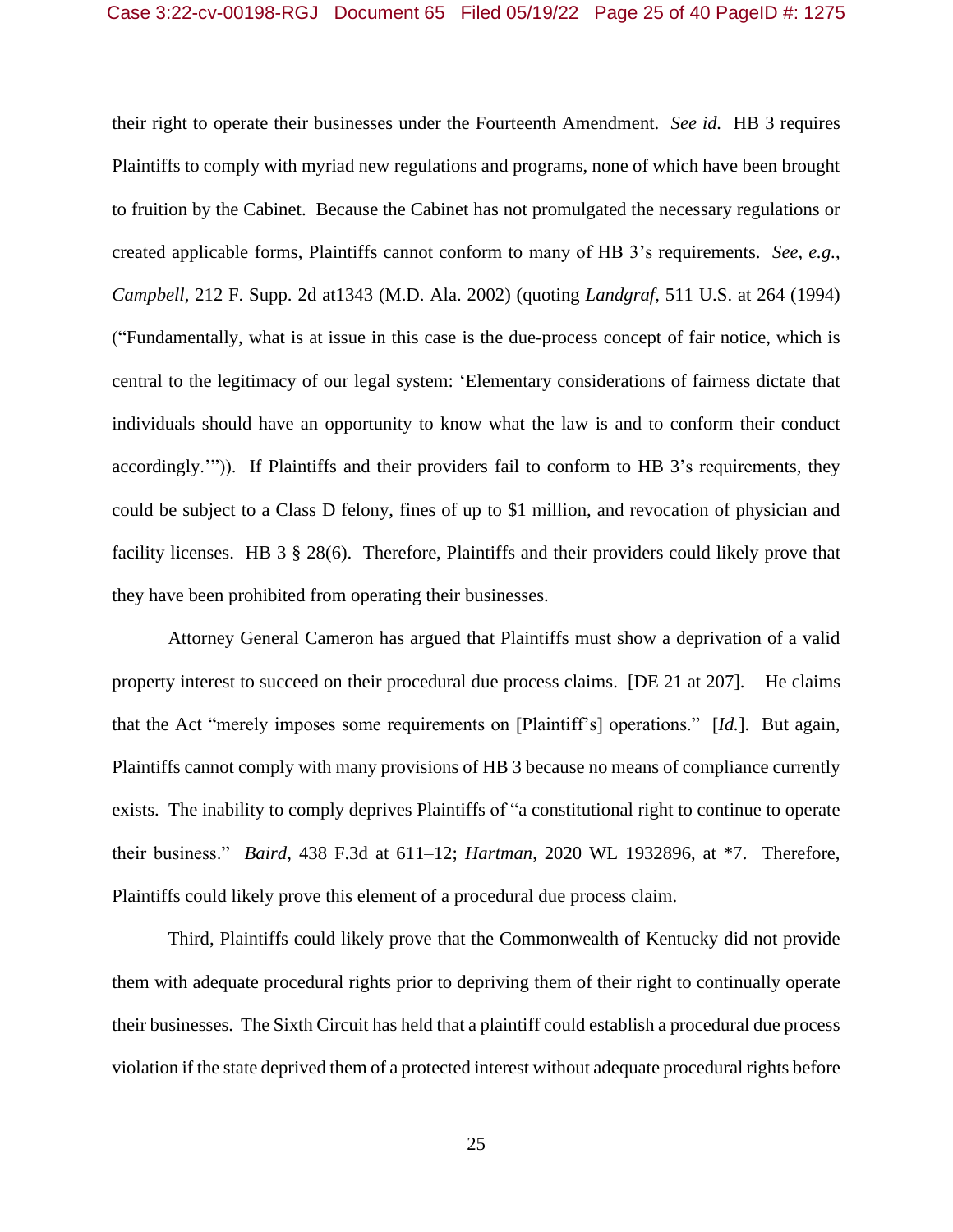the deprivation. *See Hahn*, 190 F.3d at 716. "In situations where the State feasibly can provide a predeprivation hearing before taking property, it generally must do so regardless of the adequacy of a postdeprivation tort remedy to compensate for the taking." *Zinermon v. Burch*, 494 U.S. 113, 132 (1990).

The Court is unaware of any process provided to Plaintiffs before depriving Plaintiffs of their right to operate their businesses. Because the state is depriving Plaintiffs and their providers of a constitutionally protected property interest—the right to continued operation of their businesses—Plaintiffs would likely be able to show that they were not afforded adequate process. *See id.* Attorney General Cameron has argued that procedural due process may be satisfied with a pre- or post-deprivation hearing. [DE 21 at 208]. However, Attorney General Cameron has not indicated whether there will be any hearing, likely because no rules or regulations have been promulgated by the Cabinet. Attorney General Cameron has also claimed that this matter is not yet ripe because Plaintiffs have not been ordered to cease operations. [*Id.*]. Yet, the plain language of HB 3 states that Plaintiffs shall not engage in their business until they have come into compliance with the Cabinet's programs. HB 3 § 15(2) ("The certification requirements shall include recognition that abortion-inducing drugs may only be provided to patients by qualified physicians who are registered as nonsurgical abortion providers and that abortion-inducing drugs shall not intentionally, knowingly, or recklessly be provided directly to a patient outside of the parameters of Kentucky's Abortion-Inducing Drug Certification Program."); *Rothstein*, 532 S.W.3d at 648 (quoting *O'Daniel*, 153 S.W.3d at 819)("we assume that the '[legislature] meant exactly what it said, and said exactly what it meant.'"). Moreover, the penalties for noncompliance include fines over \$1 million and potential felony charges. *Id.* § 28(6). HB 3 deprives Plaintiffs of their constitutionally protected interest to continue to operate their businesses. *See Hartman*,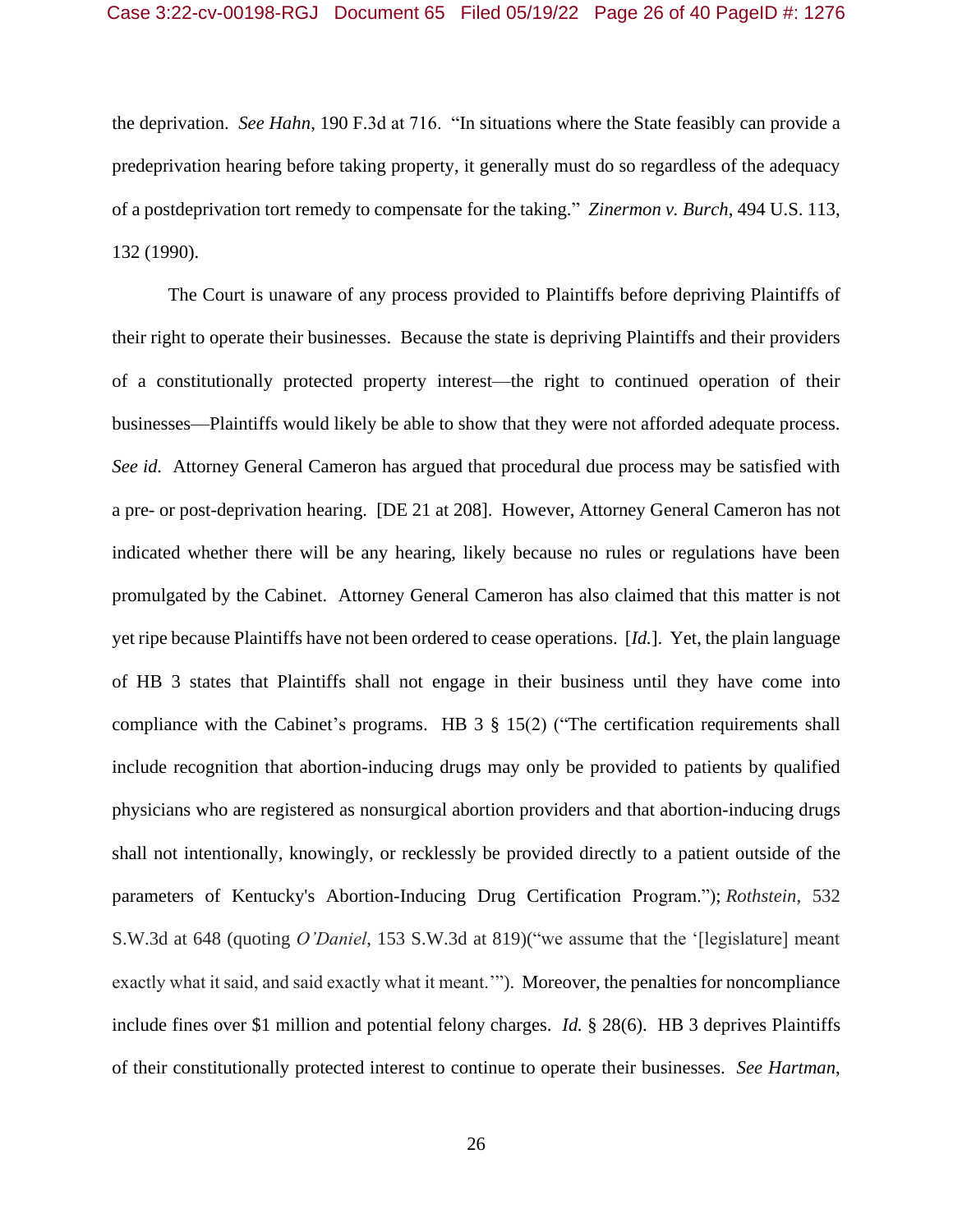2020 WL 1932896, at \*7. Therefore, Plaintiffs could likely prove that they did not receive due process. *See Zinermon*, 494 U.S. at 132.

After reviewing all three elements of Plaintiffs' procedural due process claims, the Court finds that Plaintiffs have a strong likelihood of success on the merits of their claims. Because there is likelihood of success on the merits of one or more claims, the Court need not consider in detail the merits of each and every claim. *Transtex Composite, Inc.*, 2012 WL 5362191, at \*2.

### *v. Plaintiffs' Irreparable Injury Absent an Injunction*

The next factor that the Court must balance is whether Plaintiffs would suffer irreparable injury absent an injunction. *See S. Glazer's Distribs. of Ohio, LLC v. Great Lakes Brewing Co.*, 860 F.3d 844, 849 (6th Cir. 2017).

The Sixth Circuit has held that "if it is found that a constitutional right is being threatened or impaired, a finding of irreparable injury is mandated." *Am. Civil Liberties Union of Ky. v. McCreary Cty.*, 354 F.3d 438, 445 (6th Cir. 2003), *aff'd sub nom. McCreary Cty., Ky. v. Am. C.L. Union of Ky.*, 545 U.S. 844 (2005) (citing *Elrod v. Burns*, 427 U.S. 347, 373 (1976)); *see also Buquer v. City of Indianapolis*, 797 F. Supp. 2d 905, 924–25 (S.D. Ind. 2011) (quoting *Campbell v. Miller*, 373 F.3d 834, 840 (7th Cir. 2004) ("It is well-established that, 'when an alleged deprivation of a constitutional right is involved, most courts hold that no further showing of irreparable injury is necessary.'")). As noted above, women have a constitutionally protected right to a pre-viability abortion under the Fourteenth Amendment. *See Casey*, 505 U.S. at 846. Likewise, as discussed above, Plaintiffs have constitutionally protected due process rights protecting against arbitrary action under HB 3, *see Campbell*, 212 F. Supp. 2d at 1343, and in the continued operation of their business, *see Baird*, 438 F.3d at 611–12.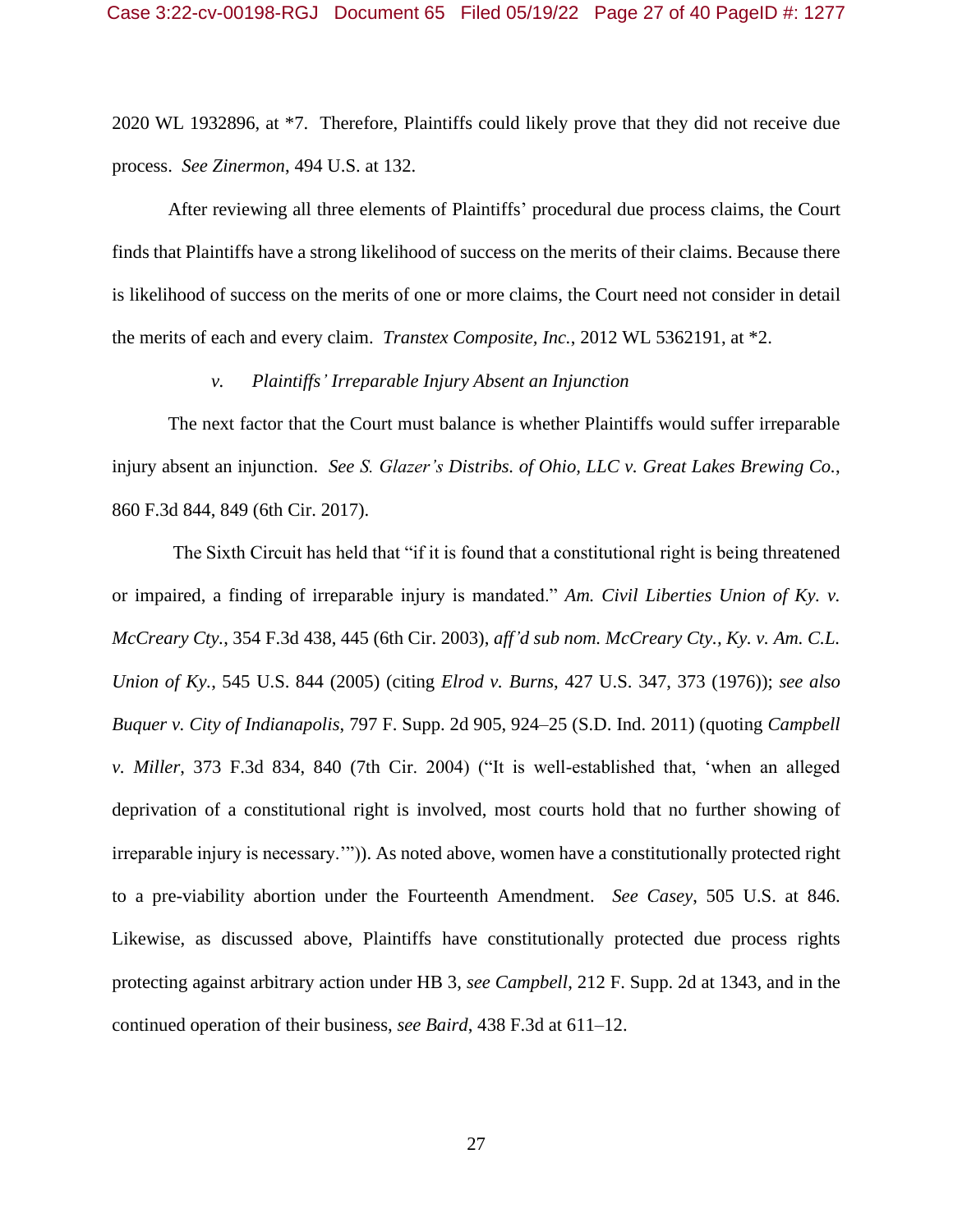Courts have also held that irreparable harm may be present where engaging in the prohibited conduct would result in the realistic possibility of felony prosecution. *United States v. Williams*, 872 F.2d 773, 777 (6th Cir. 1989) ("[A] felony conviction irreparably damages one's reputation."); *Michigan Chamber of Com. v. Land*, 725 F. Supp. 2d 665, 699 (W.D. Mich. 2010) ("[S]taying today's injunction would irreparably harm these plaintiffs by leaving them unable to engage in the [constitutionally protected] activity without a very realistic fear of felony prosecution."). Plaintiffs may also demonstrate irreparable harm "through the loss of customers, goodwill or business." *Hagan v. Vision Serv. Plan*, No. 05-72517, 2005 WL 3447882, at \*10 (E.D. Mich. Dec. 15, 2005); *see also Michigan Bell Telephone Co. v. Engler*, 257 F.3d 587, 599 (6 Cir. 2001); *Zurn Constructors, Inc. v. B.F. Goodrich Co.*, 685 F. Supp. 1172, 1181 (D. Kan. 1988).

There is a realistic possibility Plaintiffs and their providers would be subject to felony charges for engaging in their businesses, which would severely damage their reputations and result in irreparable harm. *Williams,* 872 F.2d at 777. Moreover, the threat of felony charges and other severe penalties deprive Plaintiffs and their providers of a constitutionally protected right continued operation of their businesses. *Hartman*, 2020 WL 1932896, at \*7. Plaintiffs' irreparable harm is compounded by the state's deprivation of this constitutionally protected interest. *See Buquer*, 797 F. Supp. 2d at 924–25.

The Eastern District of Michigan has found irreparable harm under similar circumstances in *Galper v. U.S. Shoe Corp*., 815 F. Supp. 1037 (E.D. Mich. 1993). In *Galper*, the court held that an optometrist who subleased space from a manufacturer and seller of prescription eyeglasses could not quantify the amount of money that she would lose if evicted after six years. *Id.* at 1044. The *Galper* Court reasoned that the eviction would "injure [the optometrist's] reputation as a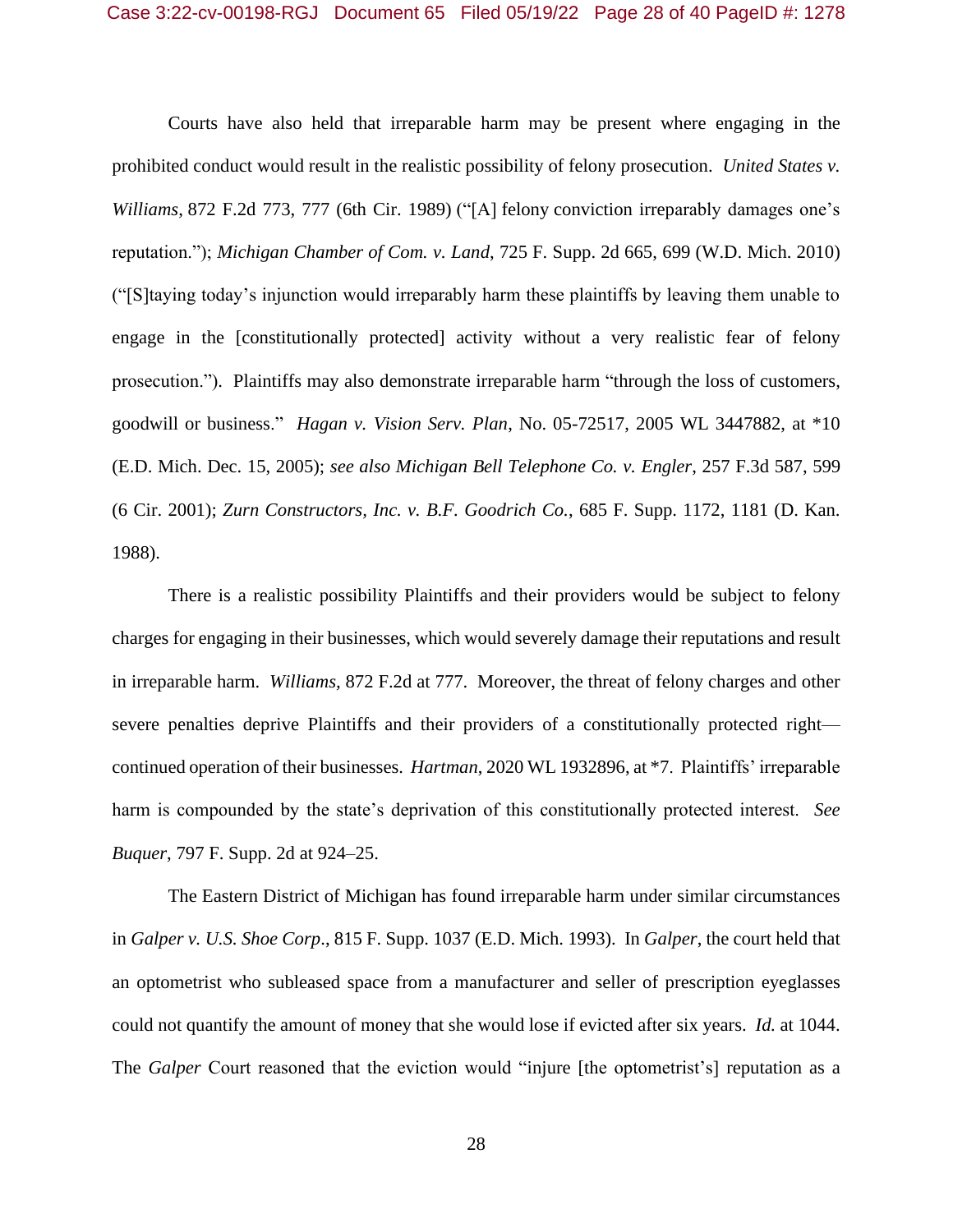### Case 3:22-cv-00198-RGJ Document 65 Filed 05/19/22 Page 29 of 40 PageID #: 1279

professional and drive away customers and that such losses are impossible to quantify in money damages." *Id.* Similarly, Plaintiffs and their providers will lose customers and suffer damage to their reputations that is impossible to quantify if they are unable to operate their businesses. *See id.* As in *Galper*, medical service professionals who cannot provide their services will be forced to terminate doctor-patient relationships and disrupt any continuity of care. *See id.* As a result, Plaintiffs and their providers will suffer unquantifiable damages to their businesses and reputations if they are unable to perform services approved by the Kentucky Legislature. *See id.*

If Plaintiffs or one of their providers were to attempt to perform an appropriate and legal abortion, then they would necessarily be in violation of HB 3 because of the impossibility of compliance. Such a violation could result in a Class D felony, fines of up to \$1 million, and revocation of physician and facility licenses. HB 3 § 28(6). Until the Cabinet promulgates the appropriates rules and drafts the necessary forms, Plaintiffs and their providers would be subject to these severe penalties for providing medical services approved by the Kentucky Legislature. *Id.* Women seeking otherwise legal and constitutionally protected abortions, *see Casey*, 505 U.S. at 864, cannot exercise their right to the procedure without a medical provider. Plaintiffs are the only two abortion providers in Kentucky. [DE 54 at 804]. Women cannot go elsewhere to receive these constitutionally protected medical procedures. Plaintiffs can likely demonstrate irreparable harm based on the impairment of their patients' constitutionally protected right to a pre-viability abortion and their own fear of felony conviction for engaging in their business because there is not yet a means to comply with HB 3. *See McCreary Cty.*, 354 F.3d at 445.

#### *vi. Whether an Injunction Would Cause Others Substantial Harm*

Next, the Court must consider whether injunctive relief would harm others. *Certified Restoration Dry Cleaning Network, L.L.C.*, 511 F.3d at 542. While this factor is generally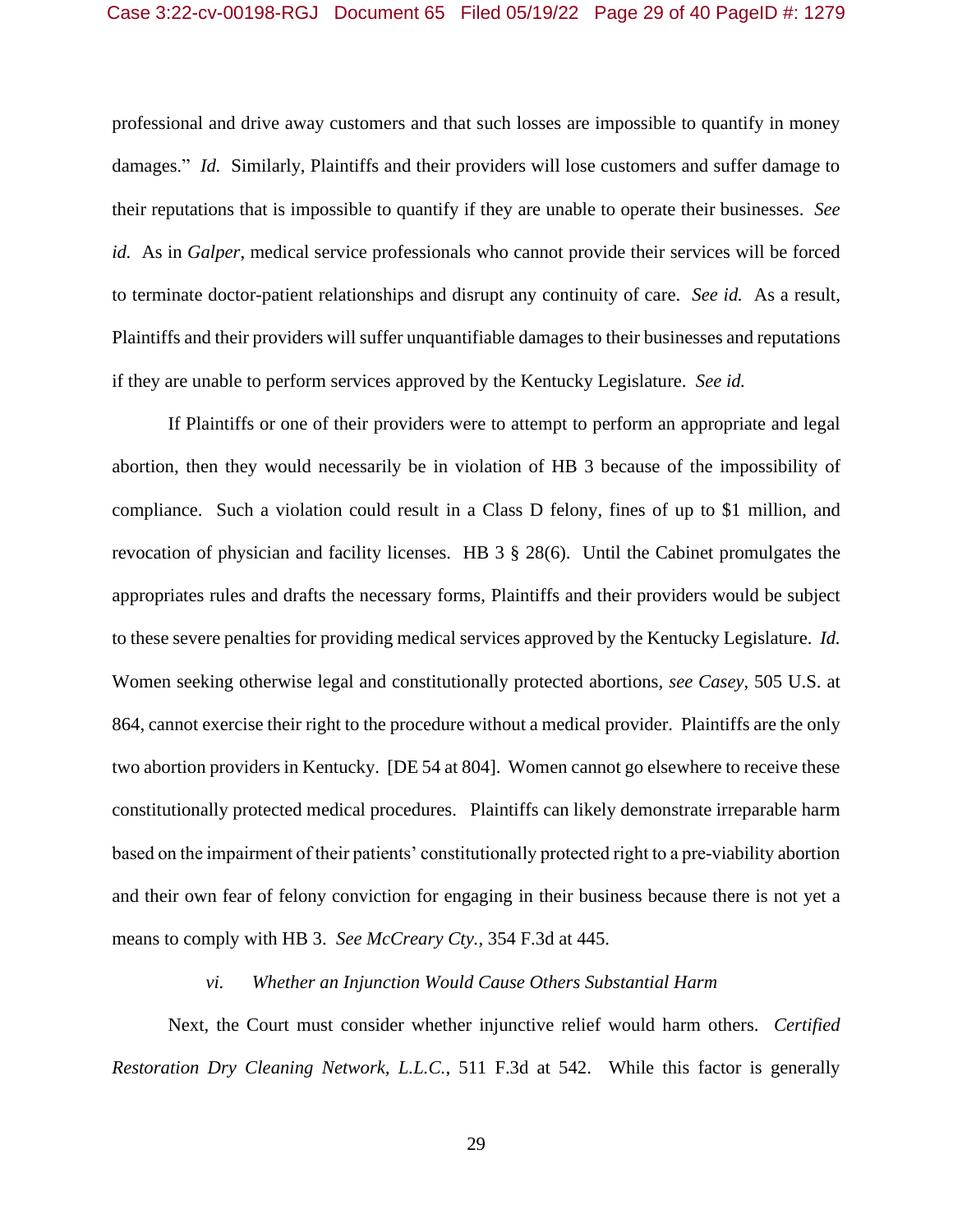concerned with harm to third parties, courts also often consider the "balance of hardships" between the parties if an injunction were to issue. *See, e.g.*, *id.* at 550–51; *Nesco Res. LLC v. Walker*, No. 3:18-CV-00171-GNS, 2018 WL 2773321, at \*5 (W.D. Ky. Apr. 23, 2018). Plaintiffs carry "the burden of justifying [the injunctive] relief" they seek. *Wilson v. Williams*, 961 F.3d 829, 837 (6th Cir. 2020).

Plaintiffs are the only two remaining clinics in the Commonwealth that can perform abortion procedures approved by the Kentucky Legislature in HB 3. [DE 54 at 804]. Without an injunction, Plaintiffs will be unable to perform their services until the Cabinet provides a means to comply. As a result, third parties will be unable to obtain medical procedures approved by the Kentucky Legislature. Thus, the Court balances the hardships between the Commonwealth's interest in enforcing its laws against the potential depravation of rights.

Attorney General Cameron argues that the Commonwealth will be harmed because it will be unable to enforce a constitutional law. [DE 63 at 1170]. However, the Court is not enjoining HB 3 in its entirety, only the provisions without a means of compliance. Attorney General Cameron argues that "the better reading of HB 3 is that where a specific form is expressly required, the provision is not effective until it is available." [*Id.* at 1151]. Enjoining these provisions will not harm the Commonwealth because it argues they were already unenforceable. Therefore, any harm that the Commonwealth could potentially suffer by being unable to enforce its laws is mooted. As the injunction on enforcement would not cause substantial harm to others, this factor supports injunctive relief.

### *vii. Whether Public Interest is Served by Issuance of Injunction*

The Sixth Circuit has held that "[w]hen a constitutional violation is likely . . . the public interest militates in favor of injunctive relief because it is always in the public interest to prevent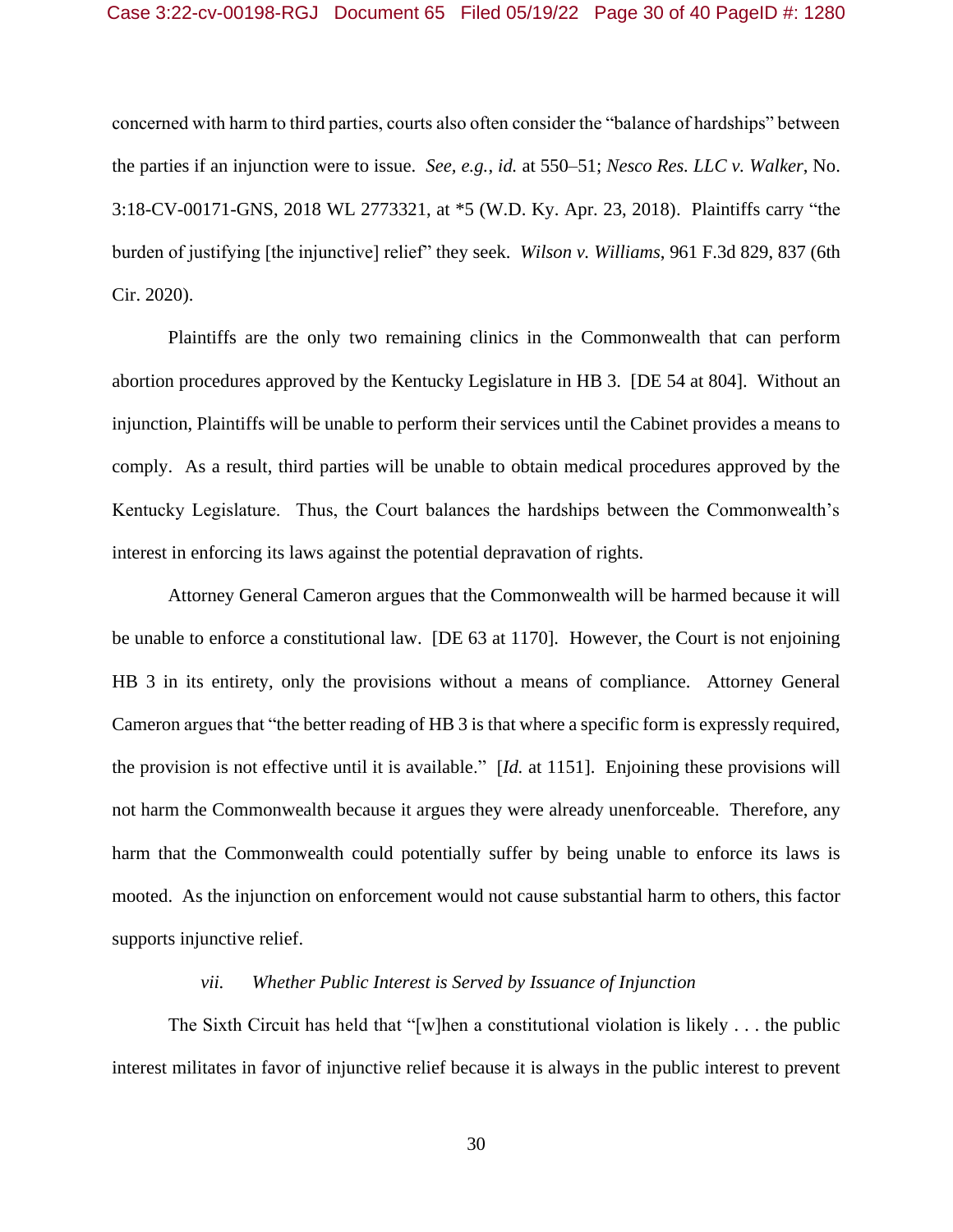violation of a party's constitutional rights." *Am. Civil Liberties Union Fund of Mich. v. Livingston Cty.*, 796 F.3d 636, 642 (6th Cir. 2015) (quoting *Miller v. City of Cincinnati*, 622 F.3d 524, 540 (6th Cir. 2010)). As noted above, Plaintiff easily satisfies this factor because there is a substantial likelihood that Defendants have violated Plaintiffs' and their patients' due process rights under the Fourteenth Amendment. "The public interest will not be harmed by preserving the status quo pending a preliminary injunction hearing." *Slatery*, 2020 WL 5797984, at \* 5. Moreover, courts in the Sixth Circuit have held that public policy supports an injunction when there would be a disruption to medical services or a patient's continuity of care. *See, e.g.*, *Hagan v. Vision Serv. Plan*, No. 05-72517, 2005 WL 3447882, at \*10 (E.D. Mich. Dec. 15, 2005); *Galper*, 815 F. Supp. at 1044. If Plaintiffs cannot comply with HB3 and must cease providing certain medical services until the Cabinet promulgates a means of compliance, then this disruption to medical services will no doubt interrupt the continuity of care for Plaintiffs' patients. As a result, a preliminary injunction serves the public interest.

All four of the factors support injunctive relief and Planned Parenthood's and EMW's Motions for a Preliminary Injunction Order, [DE 3; 38], are **GRANTED IN PART** to the extent set forth below.

### *viii. The Cabinet's Implementation of HB 3*

The Cabinet filed a status report on the requirements HB 3 places on the Cabinet to create forms and promulgate administrative regulations. [DE 53]. The Cabinet's status report summarizes sections 1, 4, 8, 9, 12, 13, 15, 16, 17, 18, 19, 21, 22, 26, 27, and 28 of HB 3, all of which impose requirements on the Cabinet. [DE 53 at 794-97]. The Cabinet states these requirements may not be implemented because the Kentucky General Assembly did not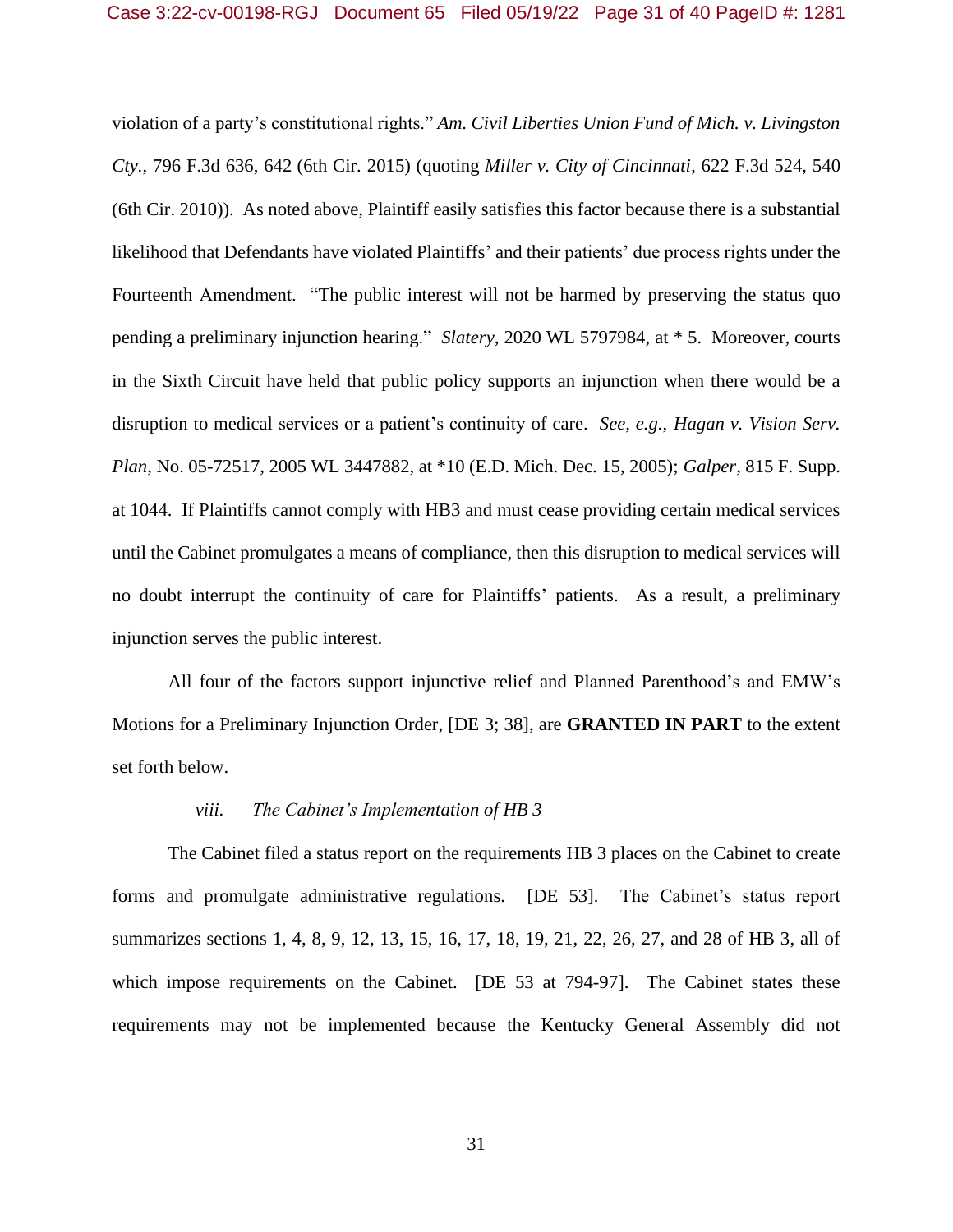appropriate any funds to the Cabinet in HB 3. [DE 53 at 795]. $8$  The Cabinet argues that this lack of funding makes the bill an unfunded mandate. [DE 53 at 795].

Under Kentucky law, a bill that requires funding to execute but does not contain a funding provision cannot immediately take effect. *See Fletcher v. Com.*, 163 S.W.3d 852, 866 (Ky. 2005) ("Only those statutes specifically mandating that payments or contributions be made can be interpreted as self-executing appropriations."). Furthermore, "[a] mandated appropriation cannot be inferred from the mere existence of an unfunded statute." *Id.*

It is undisputed that HB 3 does not contain funding for the forms, regulations, and programs required in HB 3. $9\degree$  The Cabinet has stated that without appropriation, the unfunded requirements the forms, regulations, and programs—may not be implemented. [DE 53 at 795–97]. Attorney General Cameron's silence on the merits of the Cabinet's position concede that without funding, the Cabinet may not be required to create the forms or promulgate the regulations within the 60 days provided.

Attorney General Cameron's only response to this issue is that "only the Plaintiffs' ability to comply with the various provisions of HB 3 is at issue here" and "whether any other entity including the Cabinet—can comply with HB 3's requirements is not before the Court." [DE 63 at 1148, FN 1]. The Court disagrees as the issue of an unfunded mandate goes to the possible length of time before the requisite forms are created and regulatory guidance is issued. In short, it goes

<sup>&</sup>lt;sup>8</sup> Although neither considered by, nor necessary to, the Court's analysis, the Kentucky Legislature did not include a fiscal note with HB 3 estimating the cost of implementation. But Governor Beshear estimated that the bill would initially cost the Cabinet \$1,000,000 to implement the new requirements under HB 3. "Governor's Veto Message" https://apps.legislature.ky.gov/record/22rs/hb3/veto.pdf (last visited May 19, 2022). Governor Beshear also noted that HB 3 would require the Cabinet "to, among other things, create three new full-time positions, build an electronic database to store and track a certification and complaint program, and establish additional public reporting requirements." *Id*.

<sup>9</sup> The Court has found no such provision, nor has Attorney General Cameron pointed to any provision or made any argument regarding the Cabinet's status report on the lack of funding.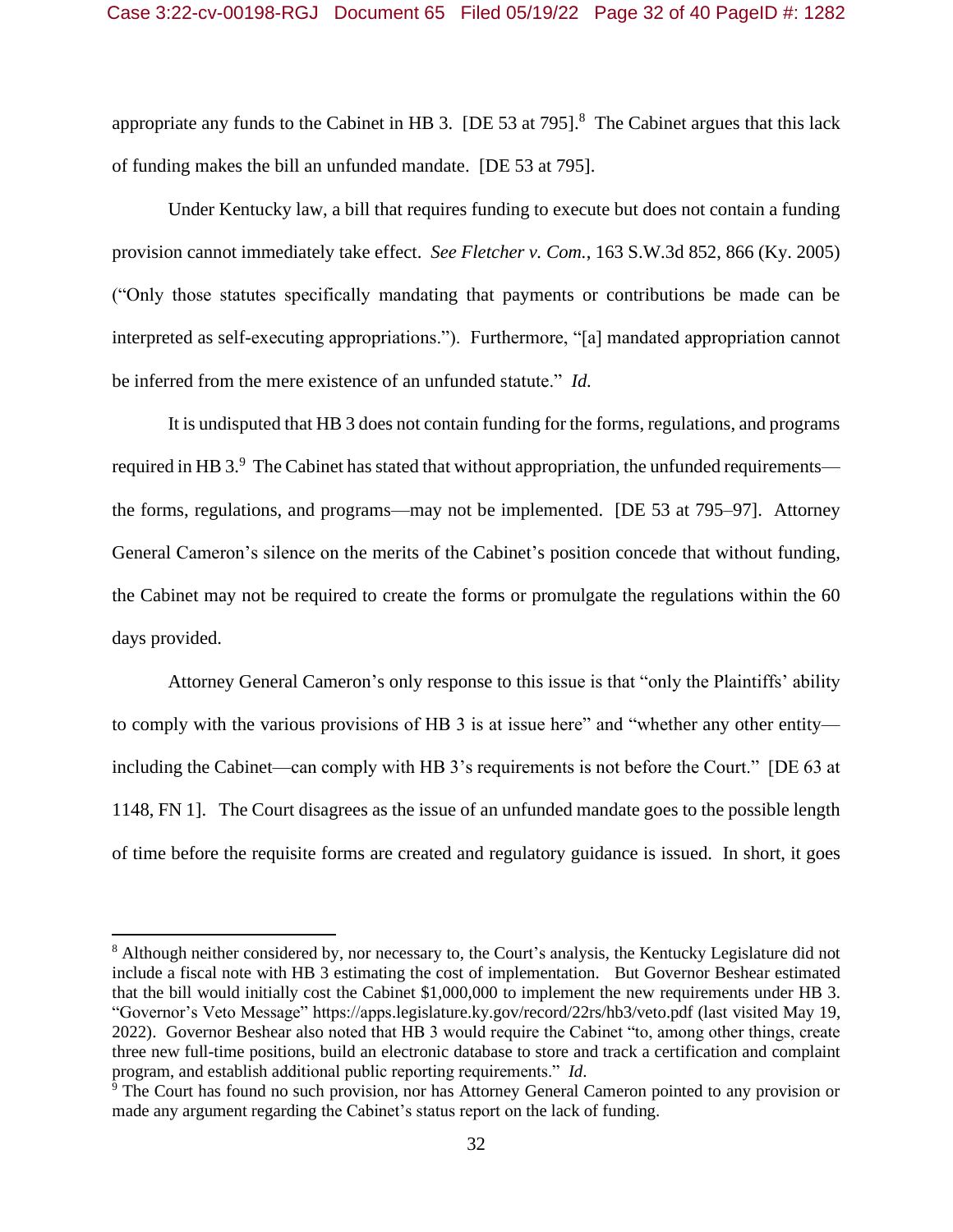to the potential length of this injunction. Therefore, the Court will enjoin the relevant provisions of HB 3 that hinge on the Cabinet as long as HB 3 remains unfunded or until such time as the forms, regulations, and programs are implemented by Cabinet.

### **C. EMW's Motion for Preliminary Injunction [DE 38]**

EMW has moved for a preliminary injunction on HB 3's ban on abortions after 15 weeks. [DE 38]. Planned Parenthood does not provide abortion services after 15 weeks [DE 54 at 806], so this section is primarily applicable to EMW. Attorney General Cameron argues that EMW has failed to meet its burden to demonstrate likely to succeed on the merits. [DE 63 at 1166].

### *i. Summary of Applicable HB 3 Provisions*

Sections 27, 33(2), (4), and (6), and 34 are the provisions that relate to the ban on abortion after 15 weeks. Section 27(1) requires physicians to determine, in the physician's reasonable medical judgment, the probable gestational age of any unborn child prior to performing any abortion. Before making this determination, the physician must 'make inquiries' of the pregnant woman and make any medical exams or tests that the physician considers necessary. HB 3 § 27(1).

Section 27(2) provides that no physician shall intentionally perform an abortion after the probable gestational age of fifteen weeks, except in a medical emergency, without first entering the determinations and associated medical findings from section 27(1) in the pregnant woman's medical record.

Section 27(3) suspends a physician that violates section 27 from the practice of medicine for at least six months.

Section 27(4) is a new subsection that requires physicians to report on a form the same information required by Section 4, in addition to probable gestational age determined by the physician and the results of the inquiries and medical exams or tests performed by the physician.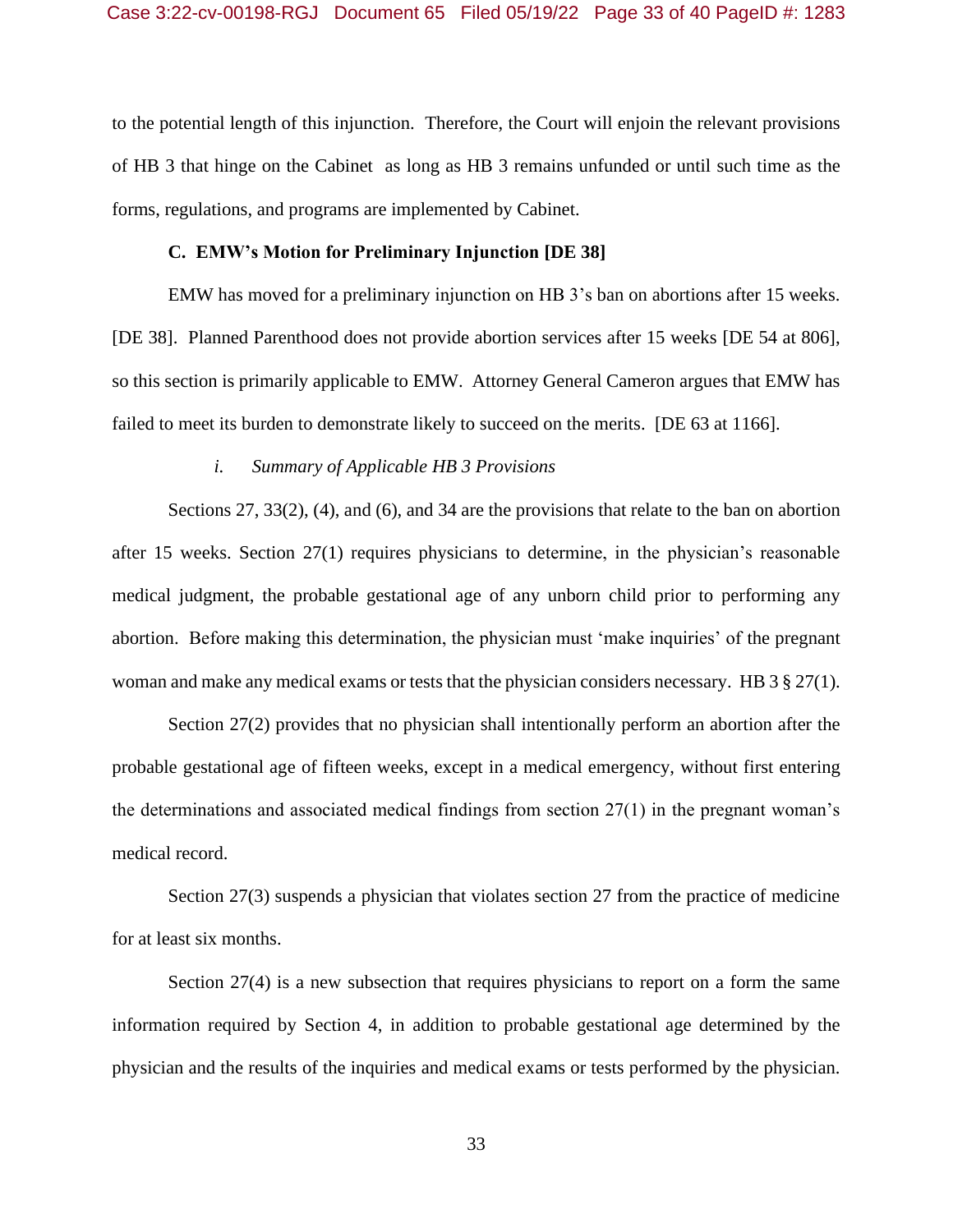HB 3 § 4(a)(b). Section 13 of HB 3 directs the Cabinet to create forms required by Section 27. *Id.* § 13. Because section 27(4) requires the same information required by section 4, Plaintiffs indicated they cannot comply with section 27(4) for the same reasons it cannot comply with section 4. [DE 54 at 836–37].

Section 33 provides definitions applicable to KRS 311.781 through 311.786. Section 33 also adds definitions for "gestational age," HB 3 § 33(2), and "probable gestational age," *id.* § 33(6). The Court notes that the Kentucky Legislature added a definition for the term "pain-capable unborn child" but failed to use the defined term at any other place in HB 3. *Id.* § 33(4). If these definitions were to be incorporated into HB 3, they would inadvertently amend the existing 20 week ban on abortions to an 18-week ban. [DE 64 at 1239].

Section 34(1) prohibits any person from performing or inducing an abortion on a pregnant woman after the probable gestational age of the unborn child is fifteen weeks.

Section 34(2) provides an affirmative defense for physicians performing abortions. The affirmative defense applies under subsection  $(2)(a)$  if the physician knew the probable gestational age was less than fifteen weeks. The affirmative defense applies under subsection (2)(b) if the physician knew the abortion was necessary to prevent the death or serious risk of substantial and irreversible impairment of a major bodily function of the pregnant woman. The abortion is not deemed necessary, and thus the affirmative defense does not apply, if based on a reason related to mental health of the pregnant woman, or if based on conduct that the pregnant woman will engage in. HB 3 § 34(2)(b).

Section 34(3)(a) provides that, except when a medical emergency prevents compliance, it is not an affirmative defense that the physician knew the probable gestational age was less than fifteen weeks unless the physician makes a determination of the probable gestational age, or the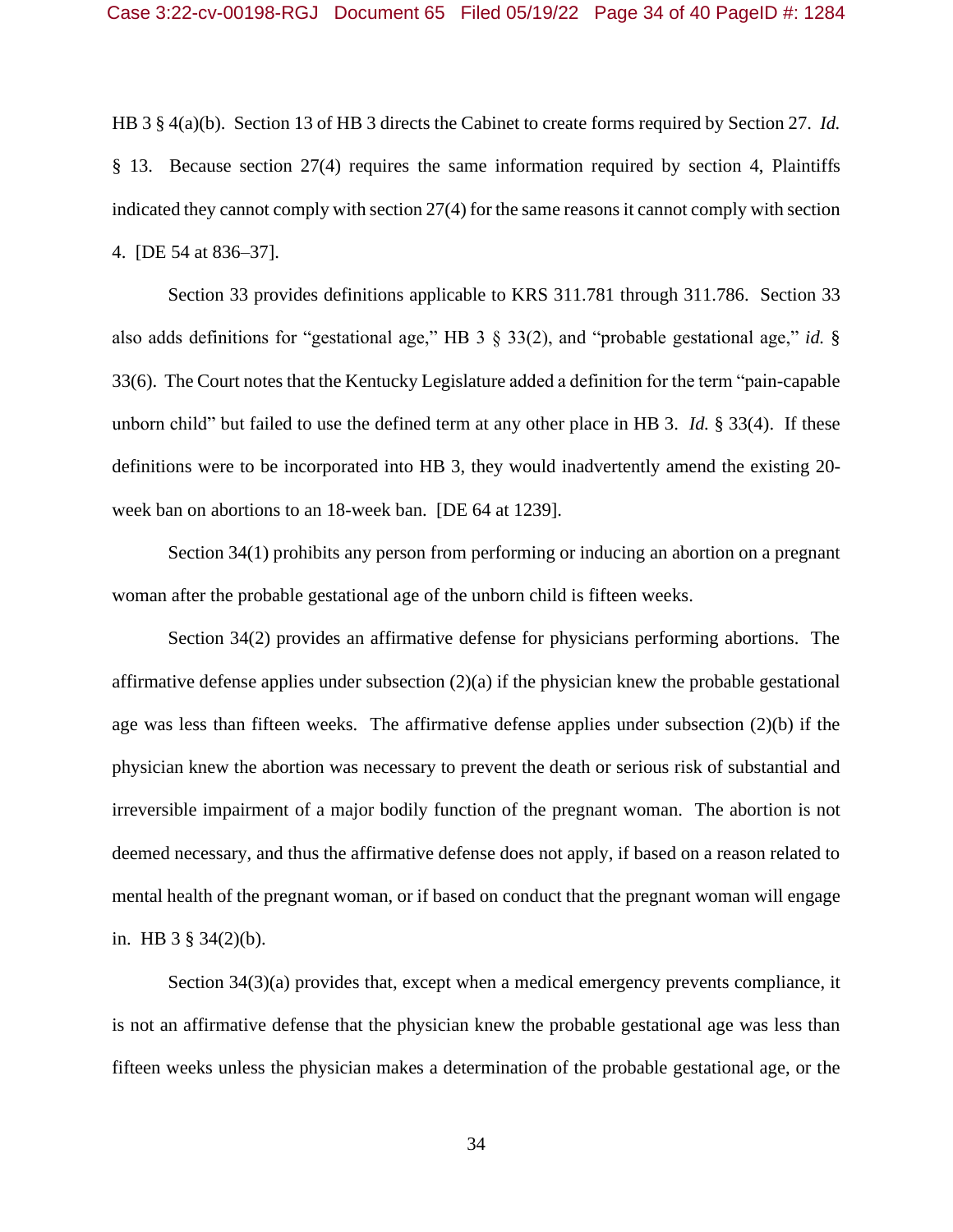physician relies on another physician's determination. If relying on another physician's determination, they must certify in writing that based on the results of the tests performed and physician's reasonable medical judgment the child's probable gestational age is less than fifteen weeks.

Section 34(3)(b) provides that, except when a medical emergency prevents compliance with the following conditions, the affirmative defense of preventing the death or serious risk of impairment of major bodily function of the pregnant woman does not apply unless the physician performing the abortion complies with all of the following conditions: (1) the performing physician certifies in writing that, in the physician's reasonable medical judgement and on facts known to the physician at that time, the abortion is necessary to prevent the death or serious risk of substantial and irreversible impairment of a major bodily function of the pregnant woman; (2) a different, not professionally related physician certifies in writing that, based on the physician's reasonable medical judgment and on facts known to that physician at that time, the abortion is necessary to prevent death or serious risk of substantial and irreversible impairment of a major bodily function of the pregnant woman; (3) the abortion is performed in a hospital or facility that has appropriate neonatal services for premature infants; (4) the performing physician does so in a manner that provides the best opportunity for the unborn child to survive, unless the physician determines based on the physician's reasonable medical judgment and the facts known to the physician at the time that the termination of the pregnancy has a greater risk of death or substantial and irreversible impairment of a major bodily function of the pregnant woman than other methods of abortion; (5) the physician certifies in writing both the available methods and the reasons for choosing the method employed; and (6) the performing physician has arranged at least one other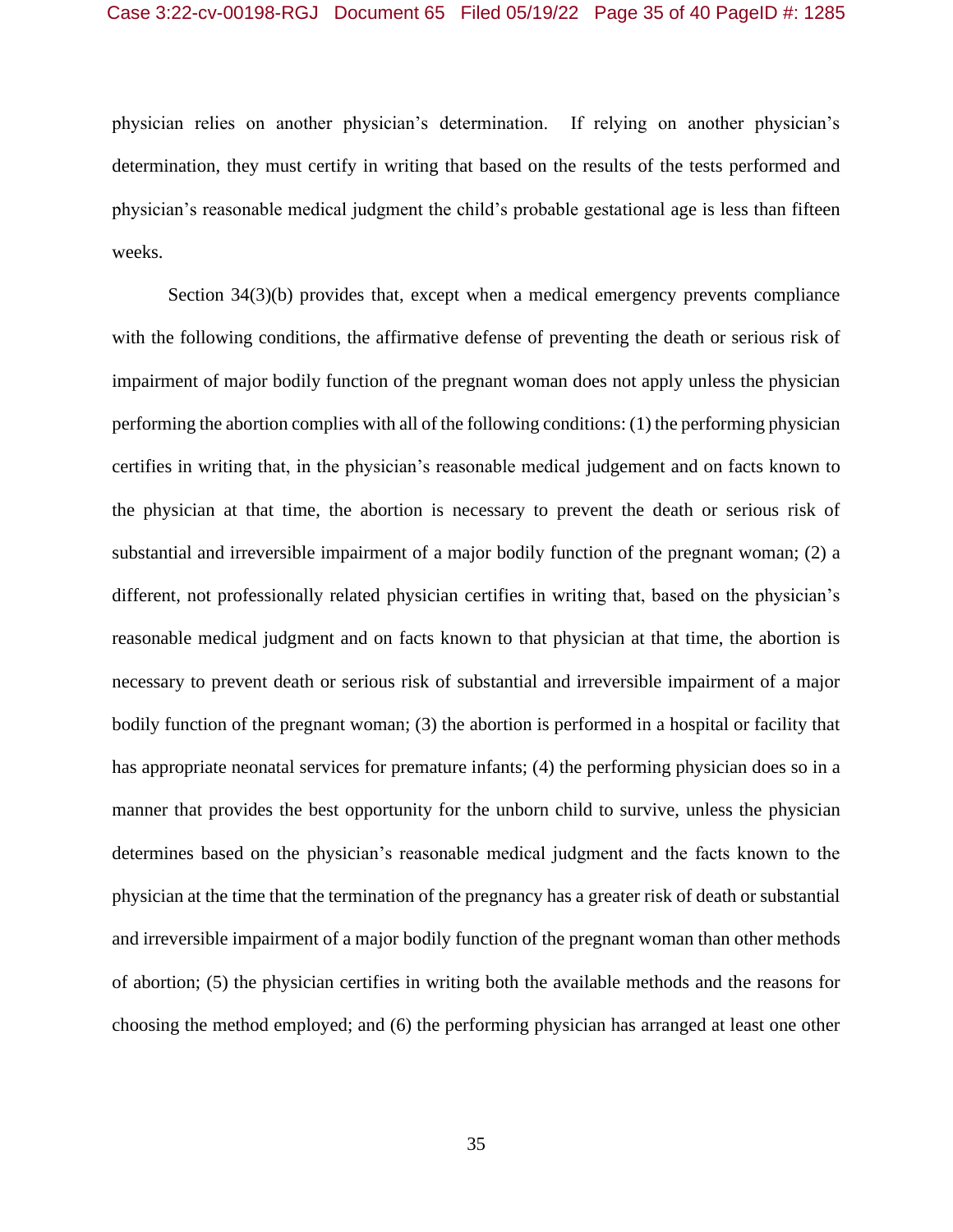### Case 3:22-cv-00198-RGJ Document 65 Filed 05/19/22 Page 36 of 40 PageID #: 1286

physician to be present who will take control of, provide immediate medical care for, and take all reasonable steps to preserve the life and health of the unborn child.

Section 34(4) revokes the license of any physician who violates or fails to comply with section 34.

Section 34(5) places civil liability on any physician who performs an abortion on a pregnant woman with actual knowledge or heedless indifference that neither of the affirmative defenses set forth in 34(2) apply.

Section 34(6) prevents any liability for pregnant women on whom an abortion was performed in violation of 34(1).

EMW also asked that the Court enjoin Section 32. [DE 38 at 506]. Section 32 lists general findings from the Kentucky Legislature but does not include any operative provisions. The Court will not enjoin Section 32 because it will enjoin the operative provisions of HB 3 where EMW has demonstrated a likelihood of success on the merits. Section 32 does not include any operative provisions that would prevent EMW from performing abortions once Sections 27, 33(2), (4), and (6), and 34 have been enjoined.

The Court notes that its analysis related to the 15-week ban on abortion does not turn on whether Plaintiffs can comply with provisions of HB 3 as it does in the prior section of this Order. Attorney General Cameron has argued that compliance with Section 27 is possible because it "merely require[s] a gestational-age determination." [DE 63 at 1166]. However, the success of EMW's motion for a preliminary injunction turns on whether it can demonstrate that the 15-week ban violates due process. Therefore, the Court will not consider compliance arguments related to the 15-week ban.

*ii. Likelihood of Success of the Merits*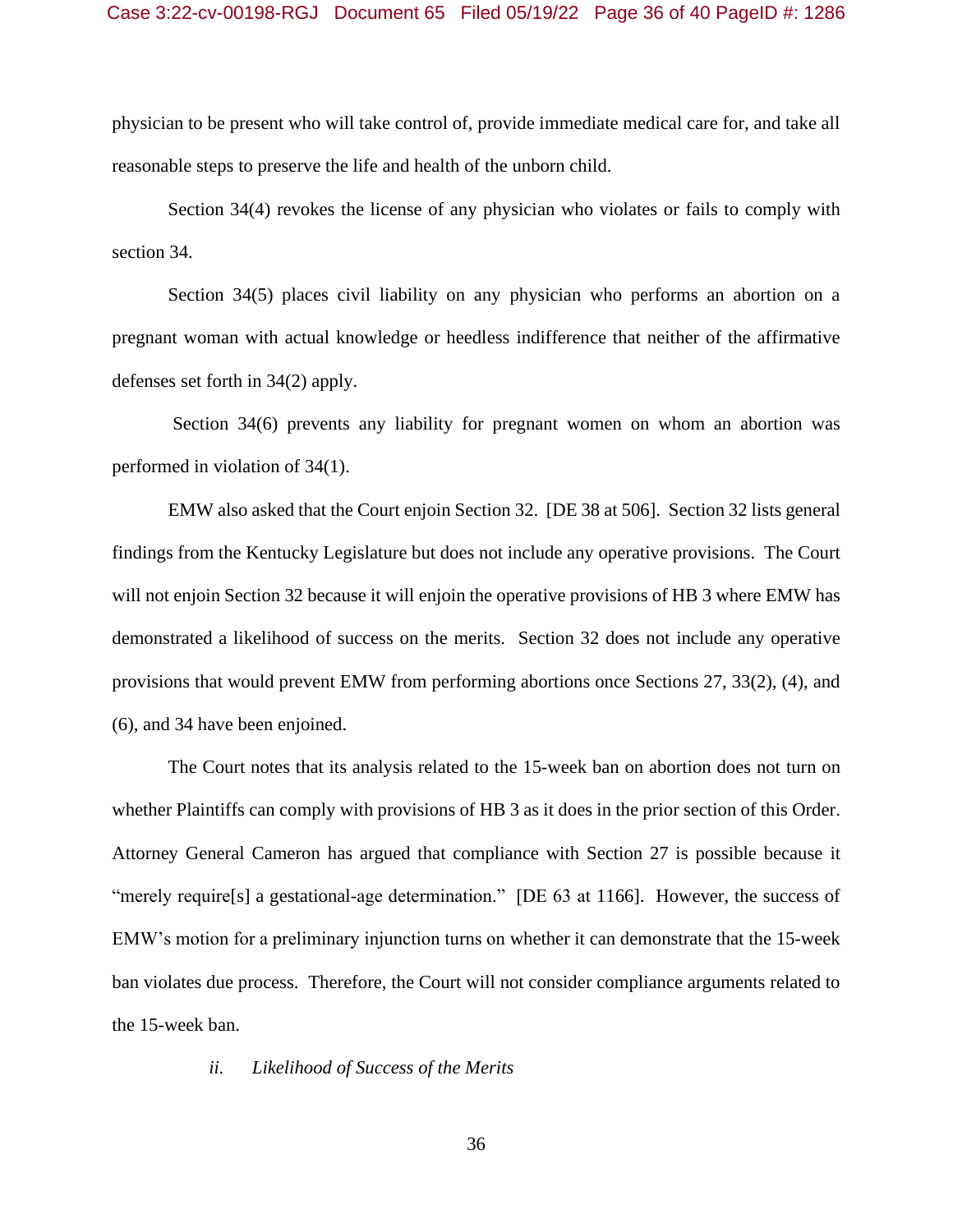### Case 3:22-cv-00198-RGJ Document 65 Filed 05/19/22 Page 37 of 40 PageID #: 1287

EMW asserts that it has a strong likelihood of success on the merits because the ban violates its patients' substantive due rights under the fourteenth amendment. [DE 38 at 508].

As stated above, the Court recognizes that there is a constitutionally protected right to a pre-viability abortion under the Fourteenth Amendment. *See Casey*, 505 U.S. 833, 846 (1992). Therefore, for EMW to succeed on the merits, it must prove that HB 3 (1) is not reasonably related to a legitimate state interest or (2) has the effect of placing a substantial obstacle in the path of a woman seeking an abortion of a nonviable fetus. *See Preterm-Cleveland*, 994 F.3d at 520.

Attorney General Cameron argues that EMW is not likely to succeed on the merits because Plaintiffs have not shown that the 15-week provision "places a substantial obstacle in the path of a large fraction of women seeking previability abortions." [DE 63 at 1169]. He further argued at the Preliminary Injunction hearing that the 15-week ban does not constitute a substantial obstacle because the court in *Casey* was applying "the undue burden test on the facts before it," and the facts at issue in *Casey* are different than those here." [DE 51, 774–75, Hrg. Tr. 121:17–122:6]. Attorney General Cameron argues that section 34 of HB 3 was the only section that "prohibits some (but certainly not all) previability abortions." [DE 21 at 205-6]. Inherent to this argument is the premise that previability ends at some point after 15 weeks, as HB 3 section 34 bans all abortions after 15 weeks.

Regardless of the differences in facts between this case and *Casey*, the Sixth Circuit has recognized that an outright previability ban, "[u]nder the Chief Justice's controlling opinion" in *June Medical*, 140 S. Ct. 2103, 2120 (2020), would constitute a substantial obstacle.<sup>10</sup> *See* 

<sup>&</sup>lt;sup>10</sup> Quoting an earlier Sixth Circuit case, the court in *McCloud* stated that a "law remains facially valid so long as it does not impose an undue burden in a large fraction of the cases in which the regulation is relevant." *McCloud*, 994 F.3d at 525*.* Here, HB 3 sections 27, 33, and 34 operate as an outright ban after 15 weeks, rather than as a regulation, with limited exceptions for preventing the death or serious risk of substantial and irreversible impairment of a major bodily function of the woman.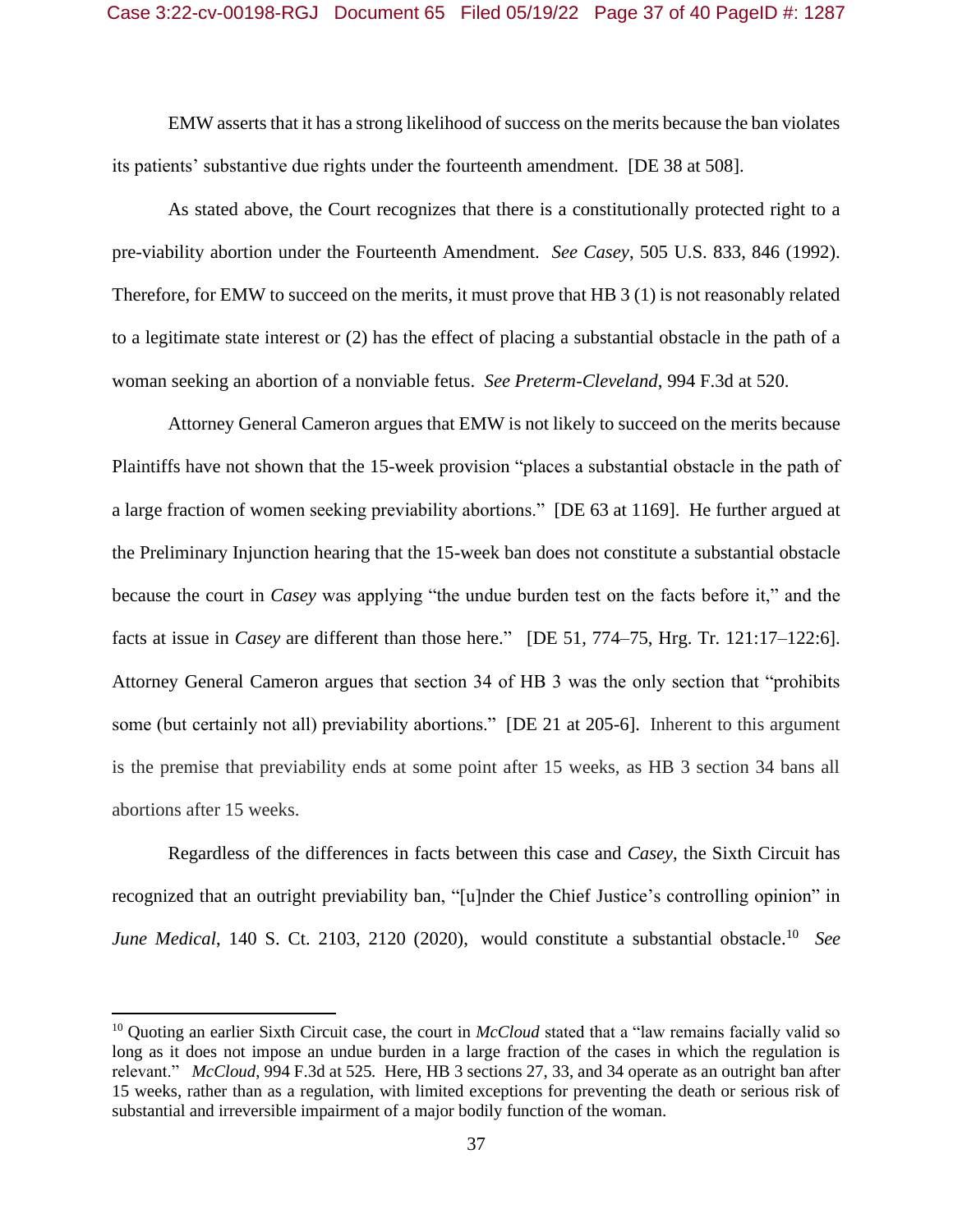*McCloud*, 994 F.3d at 525*.* This substantial obstacle—as exists here—creates an undue burden in the path of a woman seeking an abortion of a nonviable fetus. *Id.* at 524.

Because Sections 27, 33(2), (4), and (6), and 34 are an undue burden to women seeking an abortion of a nonviable fetus, and because the ban violates their substantive due process rights, EMW has demonstrated a likelihood of success on the merits.

## *iii. Plaintiffs' Irreparable Injury, Substantial Harm to Others, and Public Interest*

As discussed above, EMW must also prove irreparable harm, whether an injunction would cause substantial harm to others, and whether the public interest would be served by an injunction. *S. Glazer's Distribs. of Ohio, LLC*, 860 F.3d at 849. Because the Court fully analyzes these elements in the preceding section of this Order, the Court reincorporates the relevant portions of its analysis here. The Court finds that EMW has satisfied all four elements required for a preliminary injunction. Because EMW has satisfied the requirements for a preliminary injunction related to Sections 27, 33(2), (4), and (6), and 34, the Court **GRANTS IN PART** EMW's Motion for a Preliminary Injunction [DE 38] as set forth below.

### *iv. Duration of the Preliminary Injunction*

EMW is also plaintiff in a case pending in this district before Judge David J. Hale. *EMW Women's Surgical Center, P.S.C., et al. v. Eric Friedlander, et al.*, Case No. 3:19-cv-00178-DJH-RSE ("EMW Case"). The defendants in that case are identical to those here. In the EMW Case, where the issue concerned the constitutionality of two Kentucky bills regulating abortion, EMW and Defendants agreed on March 22, 2022, to stay the EMW Case pending the United States Supreme Court's decision in *Dobbs v. Jackson Women's Health,* 945 F.3d 265 (5th Cir. 2019). *Id.* at \*3. The United States Supreme Court is expected to soon render a decision in *Dobbs* regarding the constitutionality of a Mississippi law that banned abortion after 15 weeks. *See Dobbs*, 945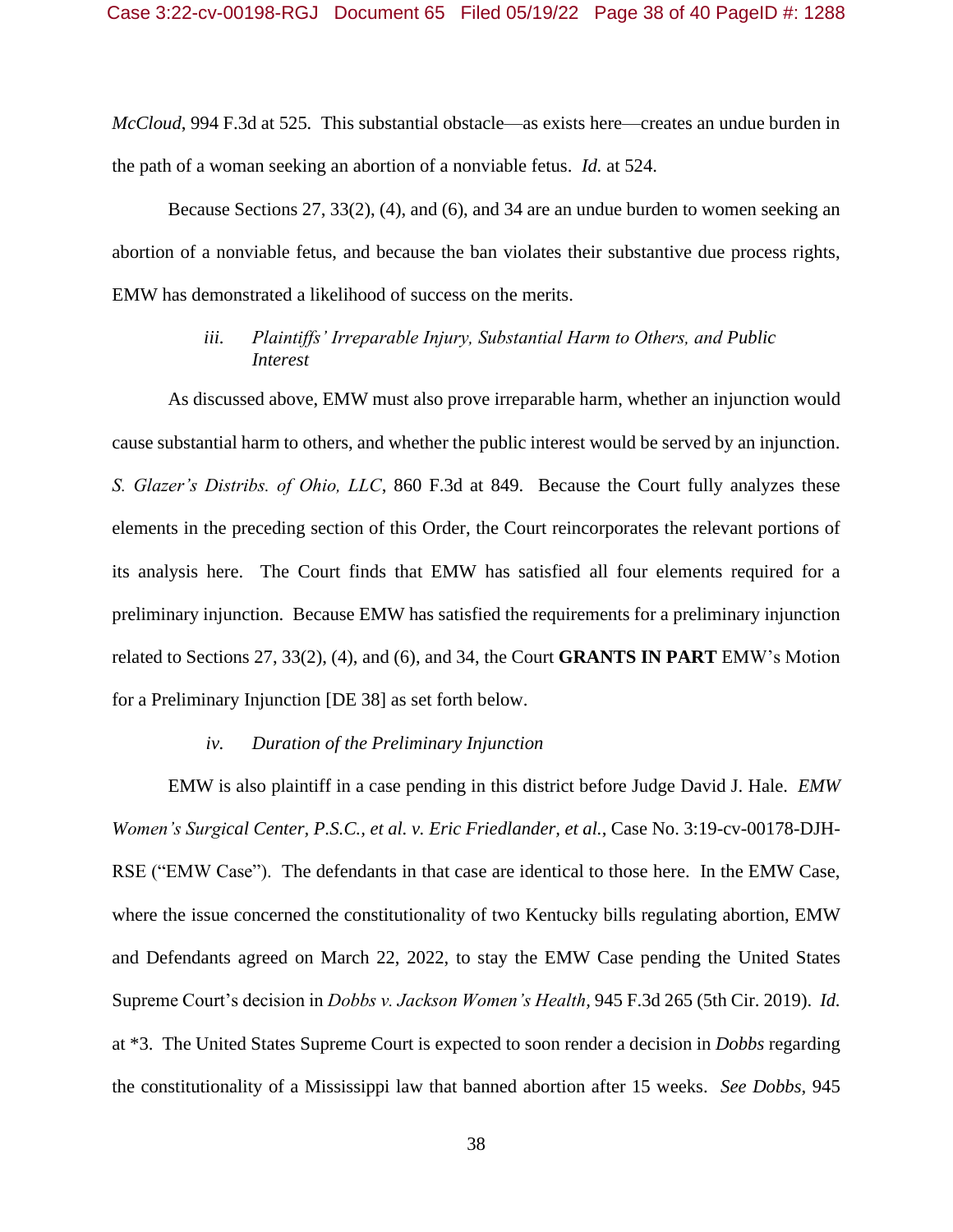F.3d 265. The issue in *Dobbs* is identical to the issue in this case. Although the parties consented to a stay in the EMW Case, the Court has authority to stay provisions of a law and related litigation pending a decision from a higher Court. *See Trump v. Hawaii*, 138 S. Ct. 542 (2017); *Charities v. Gordon*, No. 1:19-CV-286, 2020 WL 7872348, at \*2 (W.D. Mich. May 5, 2020) ("In contrast, the Supreme Court's decision in *Fulton* will provide significant guidance, if not a controlling rule of federal law."). Thus, the Court will stay the issue pending the Supreme Court's decision in *Dobbs*.

### **D. Security**

The Court has "discretion over whether to require the posting of security." *Appalachian Reg'l Healthcare, Inc. v. Coventry Health and Life Ins. Co.*, 714 F.3d 424, 431 (6th Cir. 2013) (emphasis omitted) (internal quotation marks omitted); *see also Moltan Co. v. Eagle-Picher Indus.*, *Inc.*, 55 F.3d 1171, 1176 (6th Cir. 1996). Plaintiffs have represented that they are health care providers who serve low-income and underserved communities. [DE 3 at 127; DE 38 at 512]. Requiring them to secure a bond would strain its limited financial resources. [*Id.*]. As a result, Plaintiff need not post security.

#### **III. CONCLUSION**

For all these reasons, and the Court being otherwise sufficiently advised, **IT IS ORDERED** as follows:

(1) Defendants Daniel Cameron, in his official capacity as Attorney General, Eric Friedlander, in his official capacity as Secretary of Kentucky's Cabinet for Health and Family Services, Michael S. Rodman, in his official capacity as Executive Director of the Kentucky Board of Medical Licensure, and Thomas B. Wine, in his official capacity as Commonwealth's Attorney for the 30th Judicial Circuit of Kentucky, are **PRELIMINARILY ENJOINED** from enforcing,